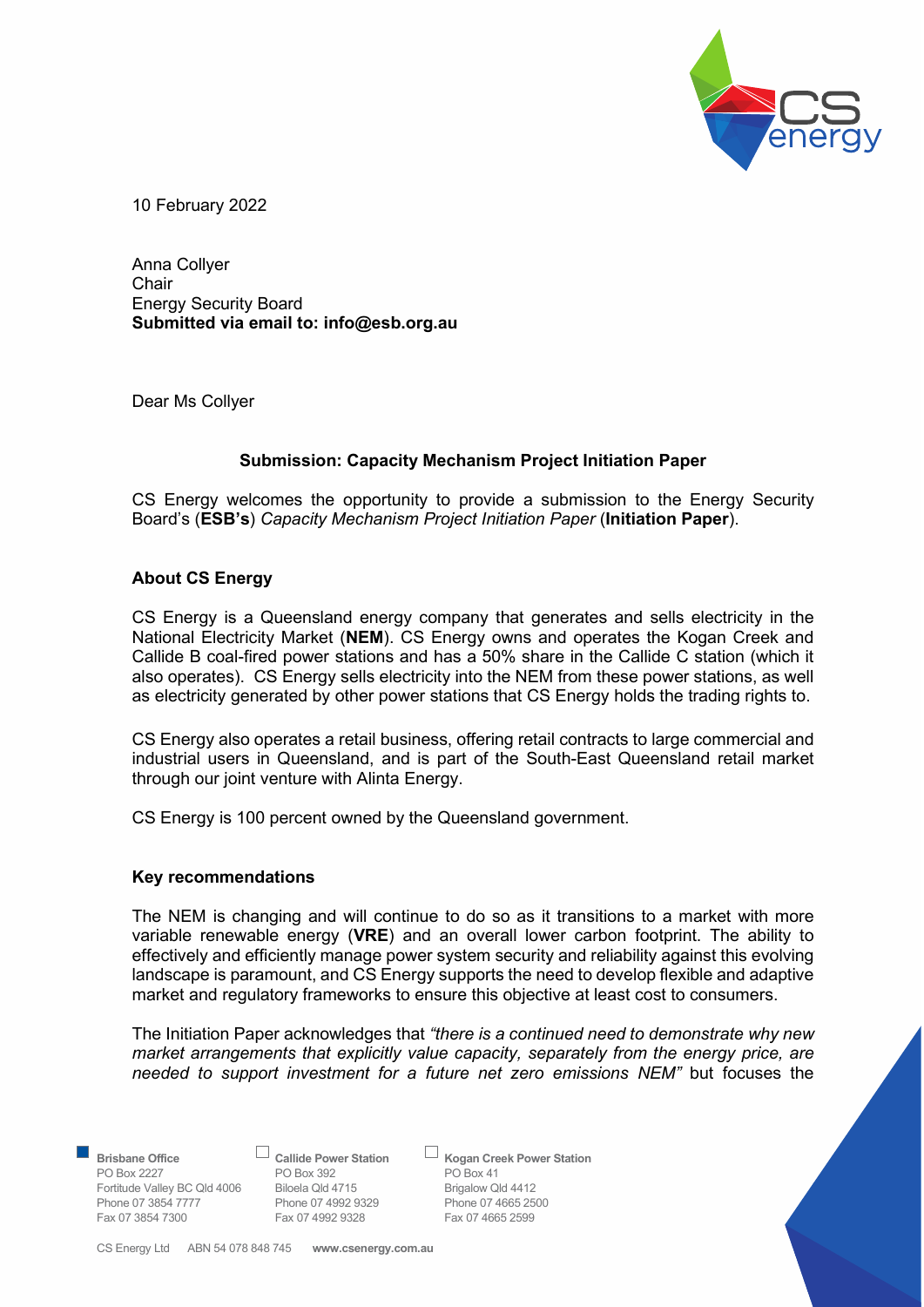consultation on the potential design of such a scheme.<sup>1</sup> CS Energy considers that it is equally important to develop a clear and consistent objective for a capacity mechanism.

## Clarification of reform objective

CS Energy considers many of the questions posed in the Initiation Paper as premature as they cannot be diligently addressed without a clear articulation of the objective of any capacity mechanism. CS Energy implores the ESB to focus attention on clarifying the objective which can then set the foundations for the scheme design.

The first step for the ESB is to clarify the level of reliability that the future NEM needs to target. In managing political and community expectations of reliability, consideration must be given to all aspects of reliability. The Reliability Standard refers only to supply adequacy, which constitutes only 0.3% of total power interruptions for consumers.<sup>2</sup> The cost of tightening reliability of supply will therefore increase significantly and only have marginal benefit if considered in isolation.

Once the desired level of reliability has been determined, the "at risk periods" would ideally be identified. This requires a quantification of the size, frequency, duration and timing of potential capacity shortfalls. Without this assessment, an effective and efficient market design cannot be achieved:

- Defining capacity –It is important not to conflate capacity adequacy with resource adequacy. Capacity adequacy refers to the ability to meet the next megawatt while resource adequacy refers to the ability to supply bulk energy over time. How the ESB defines capacity will inform the efficiency of long-term resource adequacy and thus the success of any potential capacity mechanism.
- Defining at risk periods at risk periods can only be determined once the risk/objective has been defined. The "at risk" periods suggested in the Initiation Paper do not appear to be consistent with the stated intent of the capacity mechanism.
- Quantifying the objective any procurement mechanism requires a clear metric on which procurement is based. This may be derived from the Reliability Standard or may be more specific if the objective of the CM is more targeted. This will also intrinsically specify the timeframe over which the CM is intended to act.
- Role of existing and emerging mechanisms in determining the reliability gap that the CM needs to address, it is important to understand how existing (e.g., transmission planning and investment frameworks) and future frameworks (e.g., Essential System Services procurement) will mobilise resources to meet this gap, and thus the quantum of the residual reliability gap.
- Articulating the gap to be addressed by a capacity mechanism any residual reliability gap then becomes the core objective of the CM, and design decisions can then be progressed informed by the nature of this gap. This includes the timeframes over which the CM will target, the volume and type of capacity to be procured and based on this, the appropriate investment signals.

<sup>&</sup>lt;sup>1</sup> Energy Security Board, Capacity Mechanism Project Initiation Paper, December 2021, page 8

<sup>&</sup>lt;sup>2</sup> Australian Energy Market Commission, *The Reliability Standard Factsheet*, page 2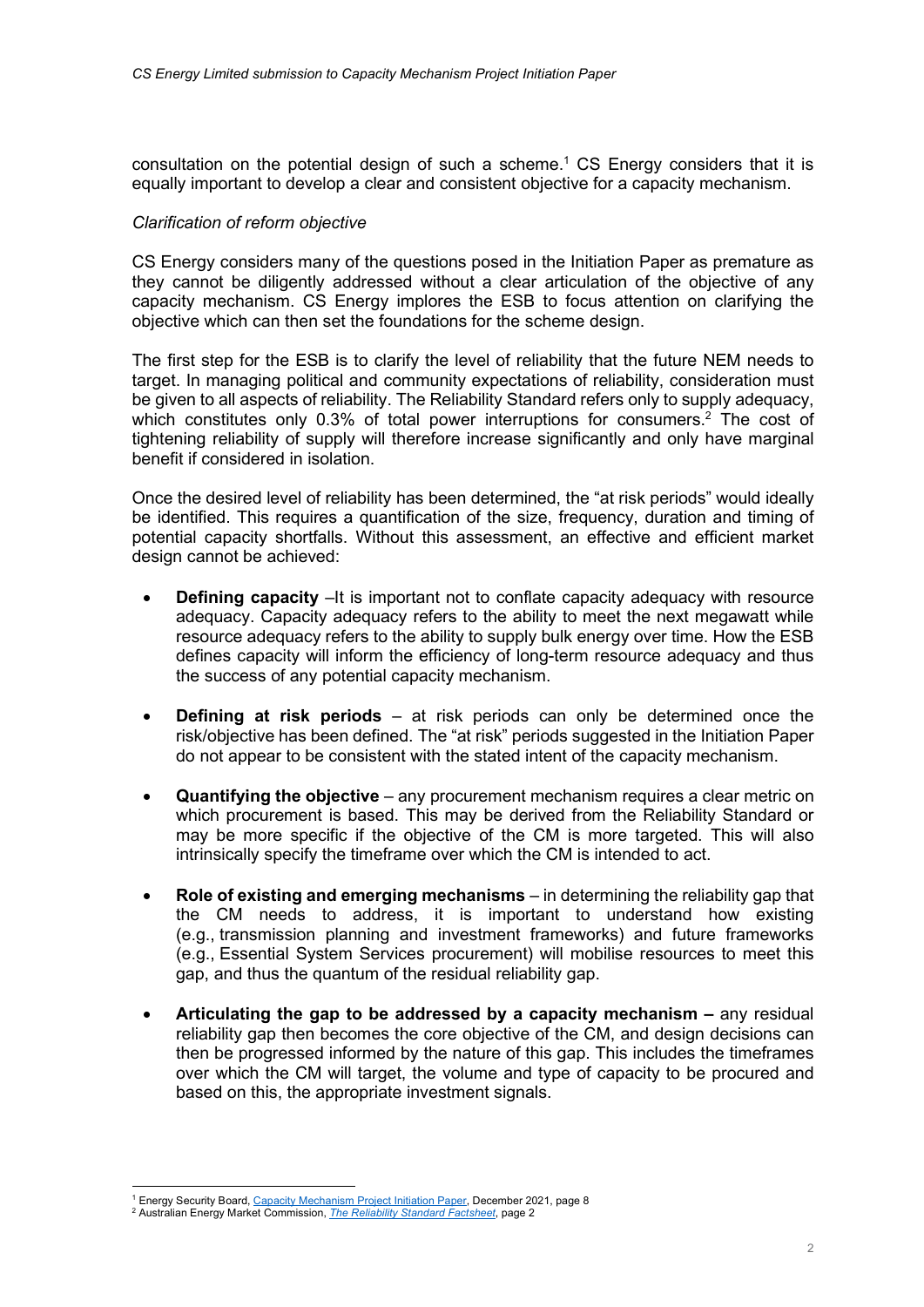## Energy Ministers' principles

CS Energy does not consider that one mechanism will be able to address all the principles set out by Energy Ministers. Whilst the principles are sound, satisfying them all simultaneously with a singular mechanism may not be possible. Utilising the process of determining the CM's core objective outlined above would set a framework to clarify exactly what outcome each jurisdiction is seeking and can better inform how the system needs can be met.

To this end, the ESB could present Ministers with a menu of underlying CM objectives at the high-level that will then facilitate the detailed design process. For example:

- If the objective is to incentivise long-duration storage, Model A could be explored;
- If the objective is to manage peak demand periods, Model B is more appropriate; or
- If the objective is to reduce unserved energy, Model C warrants further examination.

#### Assessment criteria

The Initiation Paper lists five high-level assessment criteria yet does not detail how the assessment will be conducted and the necessary trade-offs. While CS Energy is supportive of achieving an optimal level of reliability, this criterion needs to be qualified by an explicit linkage to the Reliability Standard, with this set at the appropriate level.

The assessment criteria also would ideally draw upon the suggested design principles (discussed further in Appendix A), particularly with the goal of minimising distortion to energy and non-energy markets.

It is CS Energy's view that the process moving forward should, in conjunction with stakeholders, seek to:

- Understand what constitutes optimal reliability;
- Define the objective of a capacity mechanism and associated metric; and
- Undertake a robust cost-benefit analysis of all options.

In particular, the base case that is used to compare the relative costs and benefits of the options must include the impact of existing and planned mechanisms so that the true marginal benefit of the capacity mechanism is assessed.

Caution must be applied when seeking to transfer design elements from international jurisdictions, particularly when not properly contextualised. However, the implementation of capacity mechanisms in these markets does provide some broad learnings that should be integrated (with appropriate qualification) into the ESB's process.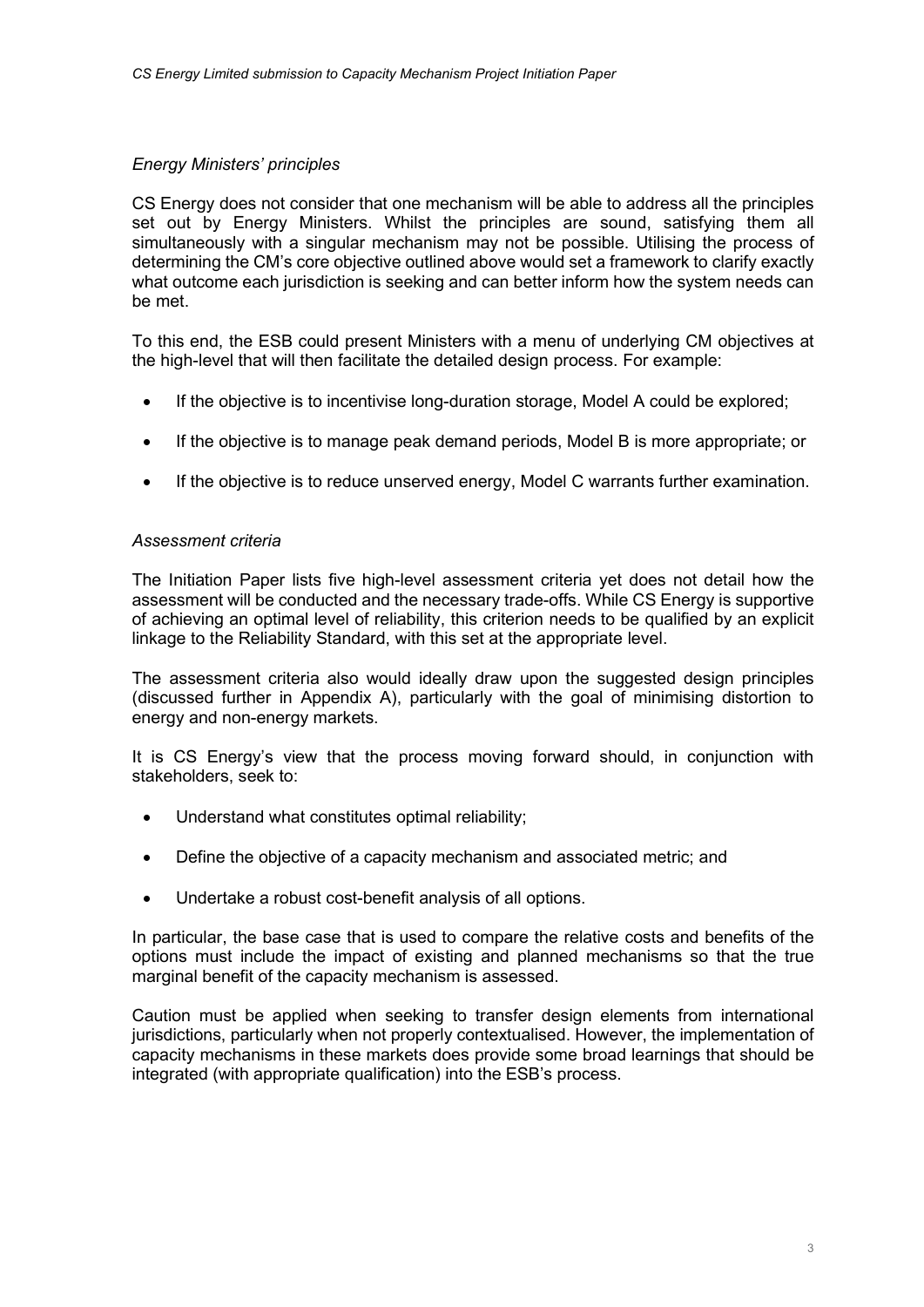#### Further detail on key aspects of the reform process

CS Energy's suggested framework for clarifying the objective of a potential CM in the NEM and a discussion of international CM examples and their applicability to the NEM are set out in Attachment A.

If you would like to discuss this submission, please contact me on 0407 548 627 or ademaria@csenergy.com.au.

Yours sincerely

Dr Alison Demaria Head of Policy and Regulation (Acting)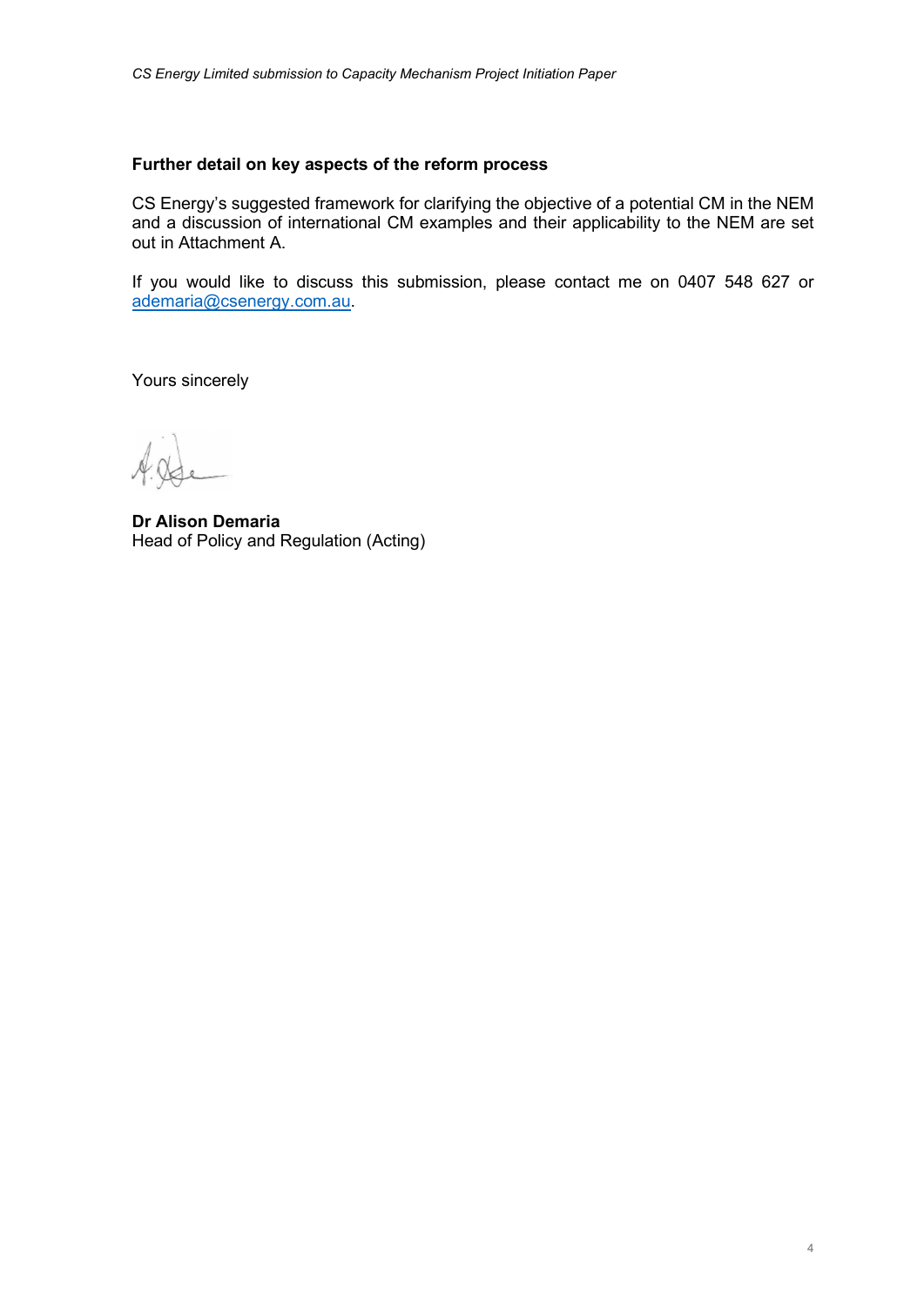# ATTACHMENT A

In the Initiation Paper, the ESB acknowledges that the justification for the need of a capacity mechanism in the NEM still needs to be presented, and that this case will be prosecuted in parallel with the development of design options.

Given the sensitivity of reliability concerns (whether perceived or real), it is incumbent on the ESB to utilise its position as a national strategic market body to appropriately frame any design proposal such that recommendations are well informed and expectations of outcomes (both positive and negative) are managed.

CS Energy emphasises the need for any capacity mechanism to be supplementary to the existing and future wholesale and ancillary markets, and thus should not be progressed in isolation of the broader market structure and reform agenda.

CS Energy considers many of the questions posed in the Initiation Paper as premature as they cannot be diligently addressed without a clear articulation of the objective of any capacity mechanism. CS Energy implores the ESB to focus attention on clarifying the objective which can then set the foundations for the scheme design.

Thus, CS Energy's comments are heavily caveated with the need to define the objective of a capacity mechanism for the NEM. Caution must also be applied when seeking to transfer design elements from international jurisdictions, particularly when not properly contextualised. That said, the implementation of capacity mechanisms in these markets does provide some broad learnings that should be integrated into the design process here.

Much of CS Energy's submission focusses on these two aspects as the necessary initial steps in the design process. Discussion and input into design aspects will follow once the necessary preparatory work has been conducted.

# Objective of a capacity mechanism in the NEM

CS Energy considers that an energy-only market without distortions is the most-efficient driver of investment signals for reliability, as stated in its previous submissions. Within the changing landscape however, this may evolve depending on how markets or mechanisms to value non-energy services are implemented. The disparate pace of the development of these markets has created market distortions in operational and investment timeframes. Any capacity mechanism shouldn't further diverge these distortions but instead identify where additionality can be directed. This mechanism needs to be practical and not add to the distortions.

As stated in the Initiation Paper, it is the current reality that the risk appetite is changing, and the optimal level of reliability needs to be clearly defined and agreed. This is the first step in the required process to define the objective of a potential capacity mechanism, as illustrated in Figure 1.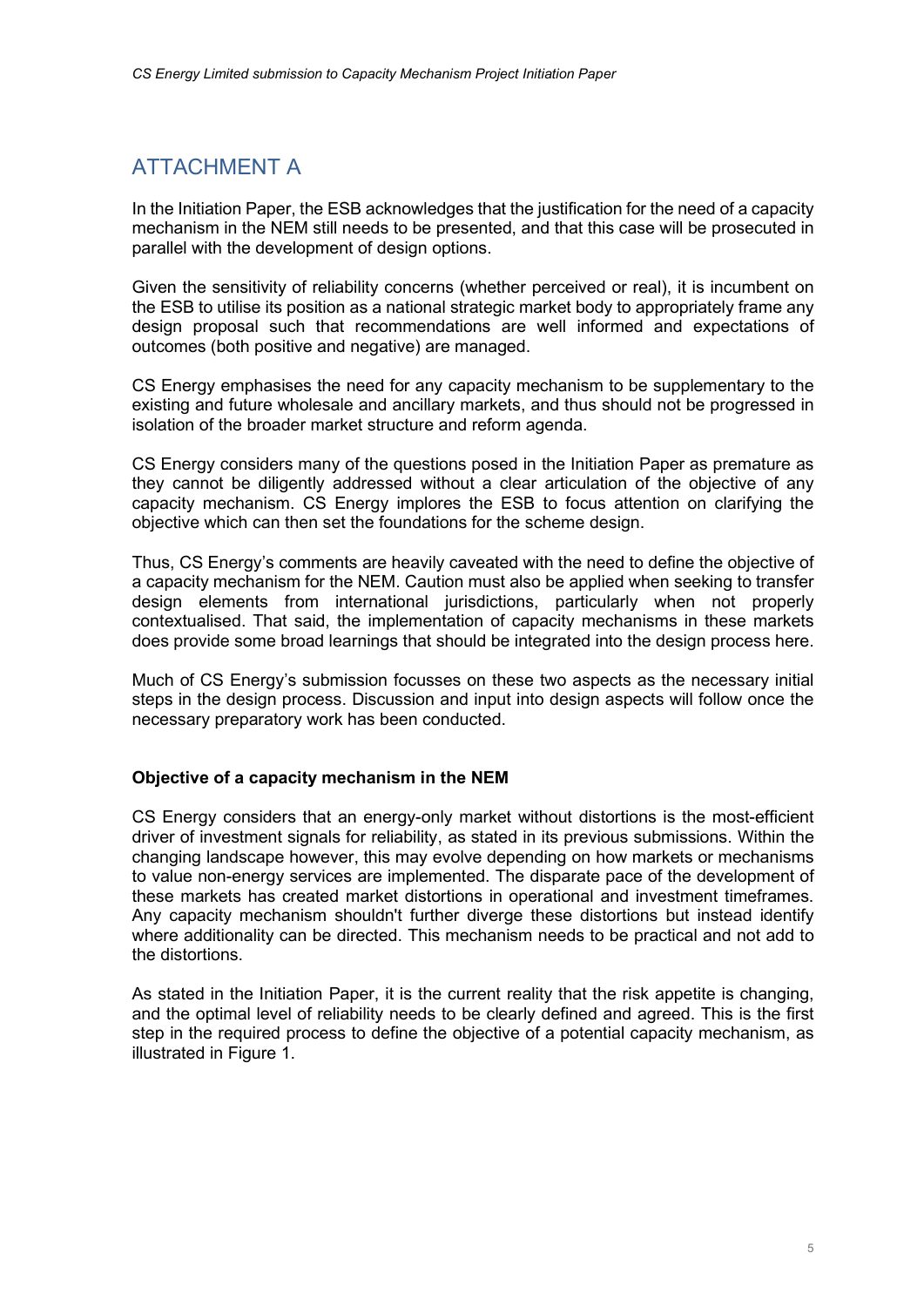

Figure 1: Process to determine objective of a potential capacity mechanism

(a) Defining target reliability

Given the divergence in expectations of reliability, the first step is to clarify the level of reliability that the future NEM needs to target. While the Reliability Standard stipulates a level of Unserved Energy (USE) of 0.002%, an Interim Reliability Standard (IRS) of 0.0006% has also been introduced and NSW has instituted an Energy Security Target (defined as the sum of 10% probability of exceedance forecast maximum demand plus a reserve margin equal to the sum of the two largest generating units). $3,4$ 

While the Reliability Standard is the remit of the Reliability Panel and is determined based on an economic trade-off of cost versus consumer value, the ESB has the responsibility to clarify and quantify what the broader expectation of reliability is (particularly from a policy perspective) and the associated cost of achieving levels of reliability above the current standard. This is supported by the fact that the Reliability Panel does not have the remit to review the IRS.

In managing political and community expectations of reliability, consideration must be given to all aspects of reliability. The Reliability Standard refers only to supply adequacy, which constitutes only 0.3% of total power interruptions for consumers.<sup>5</sup> The cost of tightening reliability of supply are likely to significantly increase and only have marginal benefit if considered in isolation.

(b) Characterising reliability risks

Once the desired level of reliability has been determined, the "at risk periods" need to be identified. This requires a quantification of the size, frequency, duration and timing of potential capacity shortfalls. Without this assessment, an effective and efficient market design cannot be achieved.

The Initiation Paper approaches this characterisation in two parts:

 Defining capacity – the ESB would ideally exercise caution and not introduce ambiguity through definitions of capacity. Alignment with the National Electricity Rules (NER) and AEMO definitions is preferred. It is also important not to conflate capacity adequacy with resource adequacy. Capacity adequacy refers to the ability to meet the next megawatt (MW) while resource adequacy refers to the ability to supply bulk energy over time. The latter is not restricted to supply adequacy but also considers the ability of the network to transport energy when required. $6$ 

**National Electricity Rules, 3.9.3C** 

<sup>&</sup>lt;sup>4</sup> Electricity Infrastructure Investment Act 2020 No 44

<sup>&</sup>lt;sup>5</sup> Australian Energy Market Commission, *The Reliability Standard Factsheet*, page 2

<sup>&</sup>lt;sup>6</sup> See Australian Energy Market Operator, *Power System Requirements*, July 2020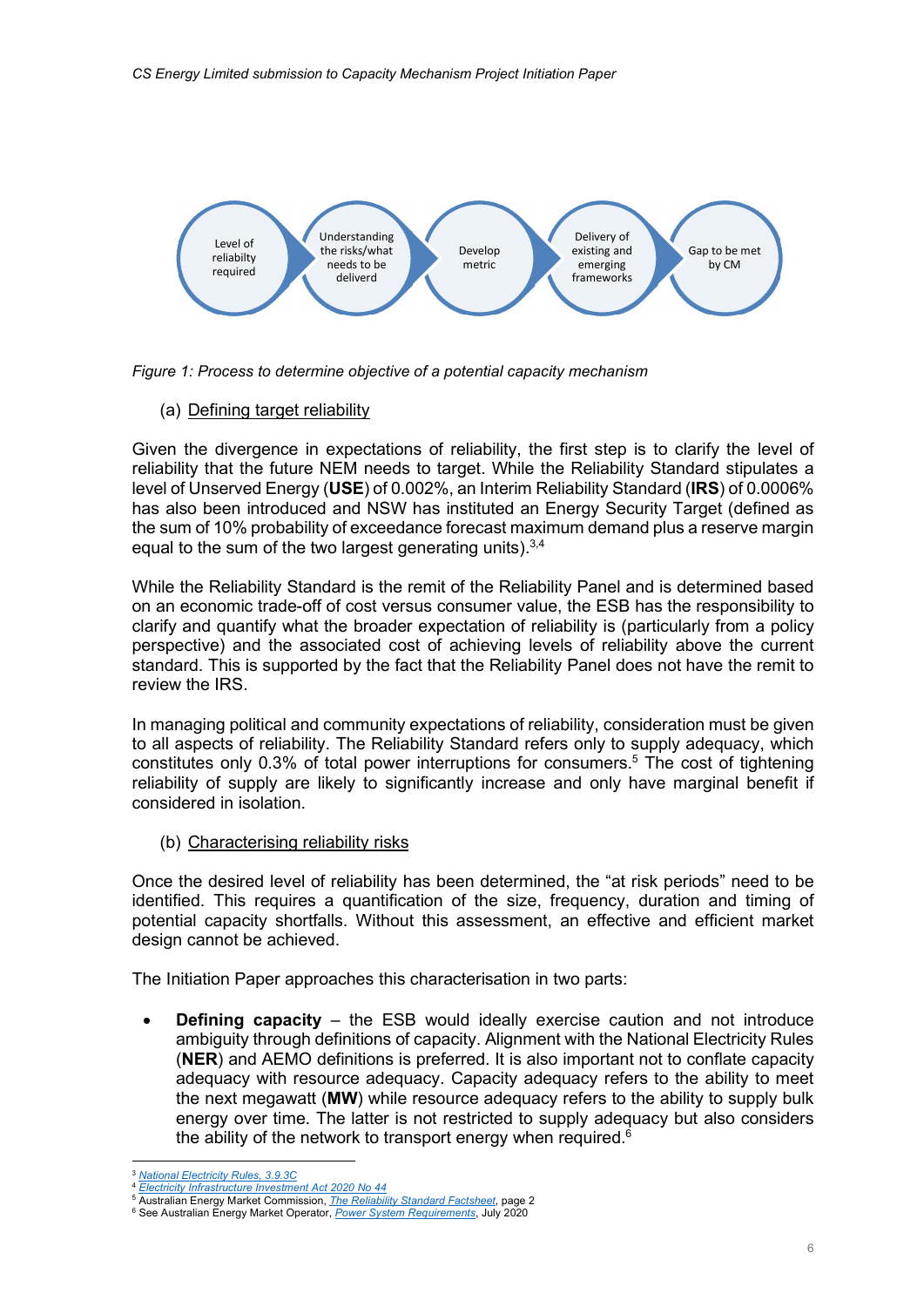How the ESB defines capacity will inform the efficiency of long-term resource adequacy and thus the success of any potential capacity mechanism. Capacity is not simply a question between nameplate capacity and derated capacity of generation sources but a confluence of network capacity and generation adequacy.

The level of new generation investment that is required to meet long-term resource adequacy will vary in total capacity depending on the technology mix (with the level of firmness relative to technology type) and the ability for this generation to be transported efficiently across the network. If there is insufficient network capacity to transport bulk energy, much of the new capacity will be constrained due to the technical ratings of transmission lines. In this instance, greater volumes of generation capacity needs to be procured across the network to accumulatively meet the bulk energy need, though each generator is operating at lower capacity factors. This increases the total cost to consumers. This is clearly demonstrated in the counterfactual comparisons in AEMO's Integrated System Plan (ISP), where if new network is built, new capacity is greatly constrained by comparison.

Generation adequacy itself is increasingly multi-dimensional in the context of the future energy system and defining capacity in this context needs to consider the optimal level of system capacity to meet the system reliability standard, the optimal timing of investment, the optimal availability at times of system stress and the optimal mix of resources.

- Defining at risk periods at risk periods can only be determined once the risk/objective has been defined. The "at risk" periods suggested in the Initiation Paper do not appear to be consistent either internally or with the stated intent of the capacity mechanism:
	- $\circ$  Daily load profiles are largely predictable and do not reflect system stress events. Regular changes in demand over the day are captured in the operational timeframe and its frameworks;
	- o Large unexpected changes in supply and demand do pose a reliability risk but are addressed in the contingency event frameworks. These frameworks allocate capacity reserves to manage these events via the Frequency Control Ancillary Services (FCAS) markets, the Protected Event framework and reclassification processes for non-credible contingencies. Furthermore, these frameworks are being enhanced to better accommodate weather-related changes in supply and demand via the integration of indistinct events.<sup>7</sup>

Resource adequacy concerns during periods of renewable droughts is a risk that a capacity mechanism could target. Initial modelling by Endgame Economics presented to the Operating Reserves Technical Working Group (TWG) explored the reliability risk at times of high system stress and could be utilised as an initial assessment of understanding the challenge.

 Quantifying the objective – any procurement mechanism requires a clear metric on which procurement is based. This may be derived from the Reliability Standard or may be more specific if the objective of the CM is more targeted. This will also intrinsically specify the timeframe over which the CM is intended to act.

<sup>&</sup>lt;sup>7</sup> Australian Energy Market Commission, *Enhancing Operational Resilience in Relation to Indistinct Events Draft Determination*, October 2021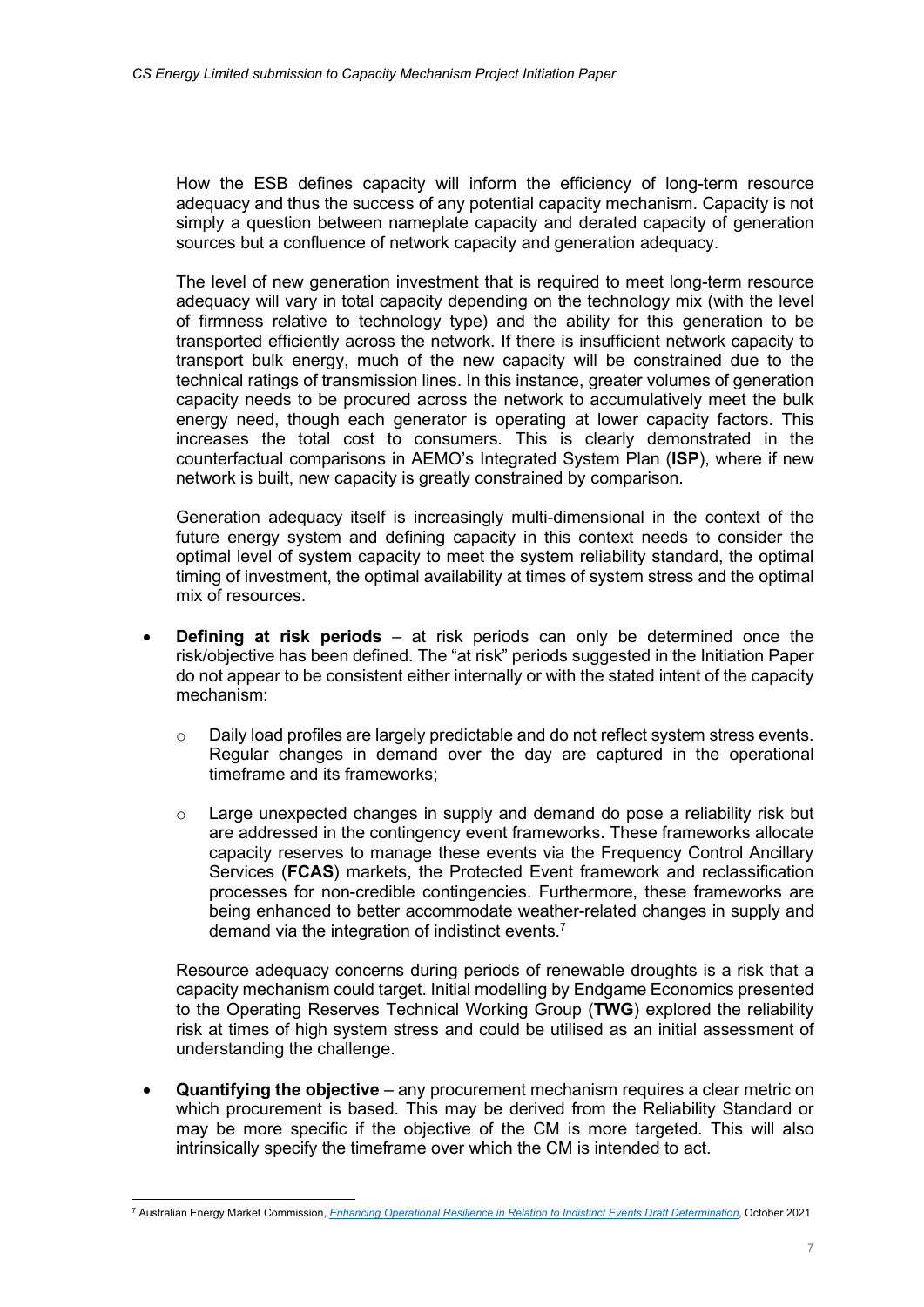For example, if the objective is to maintain a certain level of USE, then the appropriate metric for the CM may be Loss of Load Probability (LoLP). This metric would be applicable to a CM targeting system stress due to periods of high demand.

Metrics targeting peak demand periods do not capture reliability risks that may have a duration of hours or days that may be expected from resource droughts. In this instance, a metric based on LoLP over a period of time for example would be more appropriate.

Given the emerging risks in the NEM at times of minimum demand, it may also be prudent to consider what metric, if any, may be appropriate to capture the reliability risk at these times.

Once the ESB has clarified the objective of a CM, it would be useful for a targeted consultation process to determine the metric on which capacity procurement will be based and the methodology applied to determine the "CM demand curve". Given the importance of this metric and the complexities in balancing the costs of its achievement against the community and political value placed on reliability, the development of the appropriate metric and methodology should fall into the remit of the Reliability Panel and its governance arrangements articulated in the National Electricity Rules (Rules).

- Role of existing and emerging mechanisms  $-$  in determining the reliability gap that the CM needs to address, it is important to understand how existing and future frameworks will mobilise resources to meet this gap, to then determine what the residual need is:
	- o Transmission planning and investment frameworks need consideration to determine the level of network capacity to deliver adequacy needs at the specific periods targeted by the CM. This will also assist in identifying whether the reliability risk arises from the supply side or the network capacity;
	- $\circ$  The establishment of procurement mechanisms for ESS will minimise the need for operational intervention by AEMO to maintain system security, and thus remove associated distortions of the energy price;
	- $\circ$  Appropriate remuneration mechanisms for ESS will incentivise investment in generation and storage with the capability to supply both system security and reliability services. The need for ESS at the identified times of system stress will determine the mix of capability required to be available at these times and will inform any gap in the capacity incentivised by ESS mechanisms that a CM may need to target;
	- o The impact of the introduction of five-minute settlements in October 2021 on investment signals is yet to be revealed but it is anticipated that it will provide incentives for dispatchable capacity;

The Wholesale Demand Response Mechanism (WDRM) has also just commenced and is targeted at incentivising demand response during periods of high energy price.

The Reliability Emergency Reserve Trader (RERT) and the potential introduction of jurisdictional strategic reserves also procure capacity to be utilised as a last resort in times of system stress. The interaction with these mechanisms with the CM needs consideration; and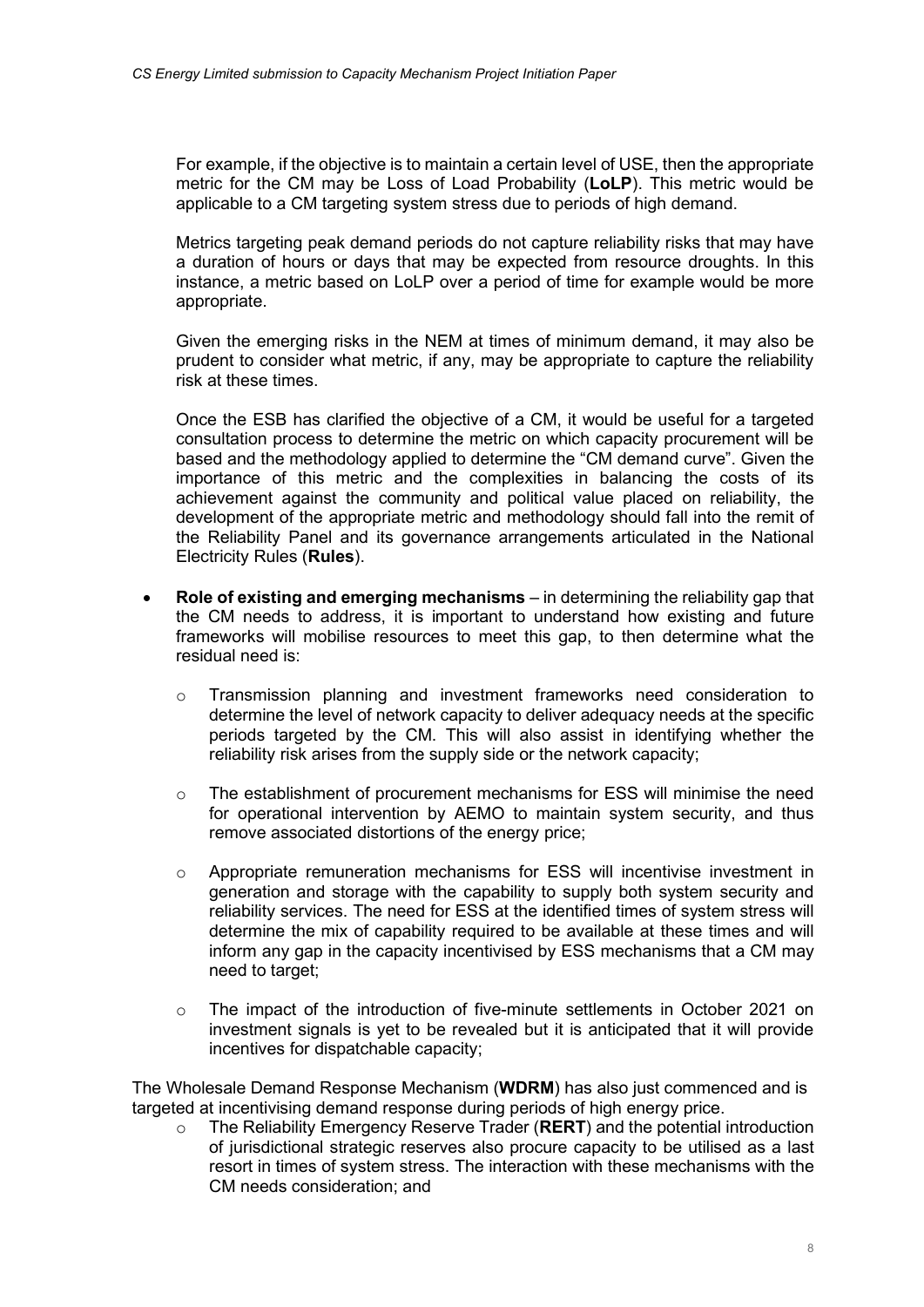$\circ$  Jurisdictional Renewable Energy Zones (REZs) policies and supporting frameworks will incentivise a level of new investment independent of a CM. Any reliability gap to be targeted by the CM would ideally discount REZ-driven investment, particularly where financial incentives are in place.

CS Energy notes that that none of these interactions have been identified in Figure 2 of the Initiation Paper.

- Articulating the gap to be addressed by a capacity mechanism the final step in outlining the objective of the CM can proceed now that the core ingredients have been determined:
	- 1. A system reliability standard that balances cost with community and political expectations is set and provides an explicit and transparent signal to the market. This standard should not be overlayed with additional system reliability requirements;
	- 2. Robust and transparent resource modelling is performed to identify and quantify the size, frequency, duration and timing of potential capacity shortfalls. This modelling includes an assessment of both supply adequacy and network capacity.

This modelling then informs the periods or scenarios in which reliability is most at risk based on the system reliability standard, establishing a "capacity demand curve". It also considers the type of resources that may be required to address this gap and maintain system security;

- 3. Informed by the modelling, the Reliability Panel quantifies this risk through the development of a procurement metric that is specific that reflects the economic trade-offs of addressing the identified reliability risks;
- 4. The ability of existing and emerging markets to coordinate the required volume and type of capacity required at the specific periods of high stress is determined; and
- 5. Any residual reliability gap then becomes the core objective of the CM, and design decisions can now be progressed informed by the nature of this gap. This includes the timeframes over which the CM will target, the volume and type of capacity to be procured and based on this, the appropriate investment signals.

# (c) Energy Ministers' principles

In outlining the process of refining the objective, CS Energy has not overlaid the principles set out by Energy Ministers as CS Energy was focussing on the core operational and market challenge. Individually the principles are sound but satisfying them all simultaneously will prove challenging.

Importantly, the design principles could apply to the package of market reforms reflecting that there is not one "big bang" model that can simultaneously achieve all the principles but rather these result from the interplay of all market and regulatory frameworks. Unless appropriately targeted, a CM will only deliver marginal benefit at significant cost.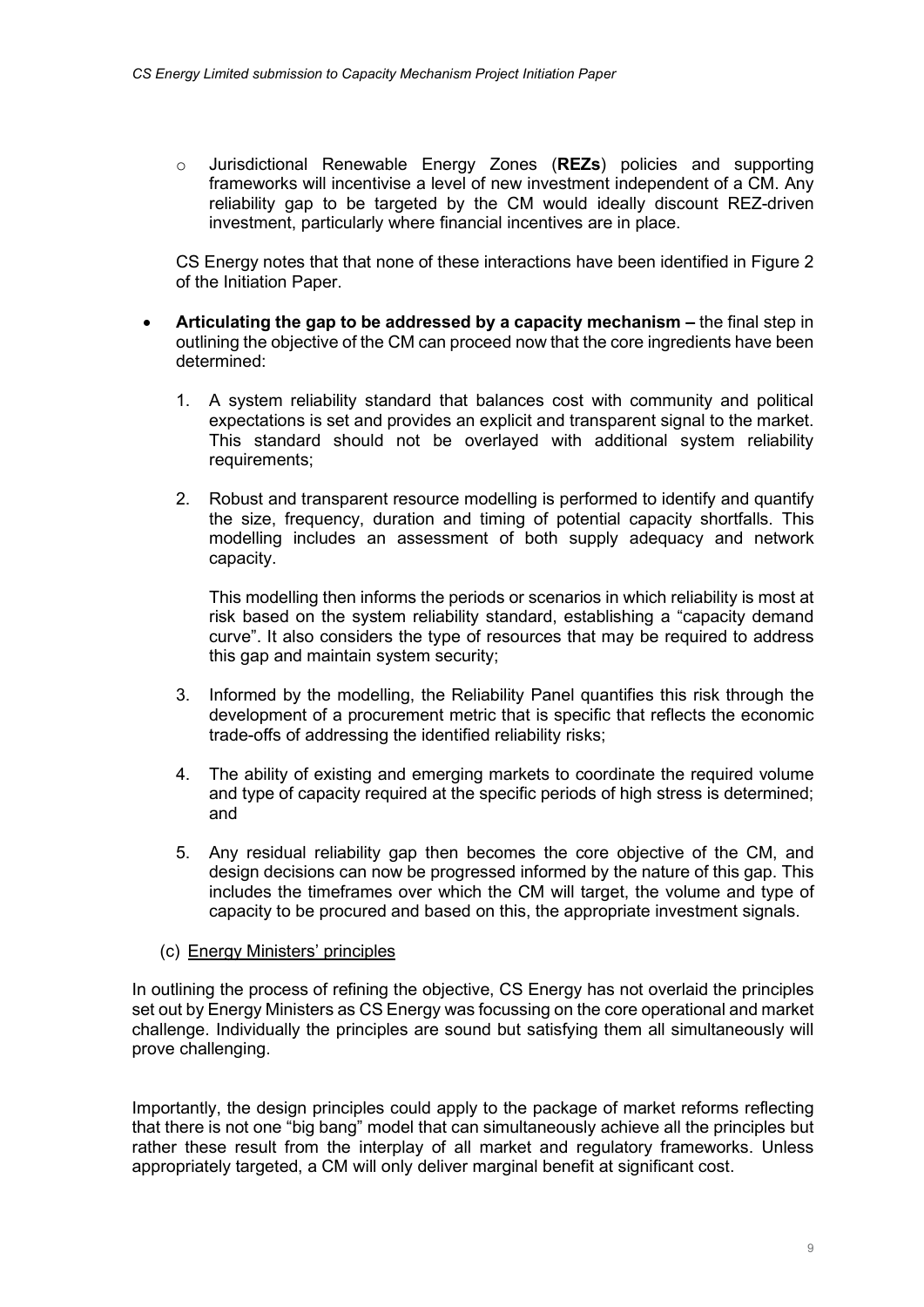Steps 1 and 2 above could be utilised iteratively to highlight where reliability challenges may arise and to understand the overall expectations of the level of reliability from each jurisdiction. Steps 3 and 4 can then be utilised to delve more granularly into these expectations informed by the modelling to converge on the desired objective of the CM as well as demonstrating that some of the principles such as incentivising demand response are already the subject of reforms. The ESB could then present each jurisdiction with an informed "menu" of underlying CM objectives at the high-level that will then facilitate the detailed design process. For example:

- If the modelling demonstrates a need to manage periods of renewable drought, then the objective of the CM could be to incentivise long-duration storage. This would warrant exploring a CM that was of type Model A;
- If the preference is to utilise a CM to manage peak demand periods, Model B is more appropriate; or
- If a CM is targeting system reliability above the Reliability Standard set by the Reliability Panel, then the CM objective would be to incentivise available capacity to meet periods where USE is expected to be between  $X\%$  and 0.002% $^8$ . In this instance Model C is more appropriate and would likely need to be out-of-market to avoid distorting the wholesale market.

The ESB has the responsibility to ensure that any potential CM benefits consumers and this may involve reframing the Energy Ministers' design principles to outline how they are being addressed across the spectrum of market reforms.

# International examples

The Initiation Paper provides cursory reference to some international examples of capacity mechanisms and seeks stakeholder feedback on what design aspects may be transferrable to the NEM or whether there are other examples of international design choices upon which the ESB could draw.

The design choices of international schemes cannot be assessed without the appropriate contextualisation. This includes understanding the objectives of these mechanisms, the process by which certain design choices were developed as well as the broader energy market landscape. For example, all five cited jurisdictions operate under Day Ahead Markets (DAMs) where the influence of scarcity price signals is more muted than in the NEM. The PJM and CAISO DAMs apply centralised decision-making while the European DAMs have decentralised decision-making. These and other factors affect the design specifics of the capacity mechanisms.

Although the design features cannot be properly assessed, lessons can be drawn from the development, implementation and performance of these capacity mechanisms that can aid the ESB.

The common element to all five examples is that they are designed to be complementary to the underlying wholesale markets and represent last resort actions to manage periods of high system stress, with varying focus on the retention of existing resources and the development of new resources. The French, I-SEM and UK mechanisms were all developed

<sup>&</sup>lt;sup>8</sup> Reliability Panel, 2022 Reliability Standard and Settings Review Issues Paper, January 2022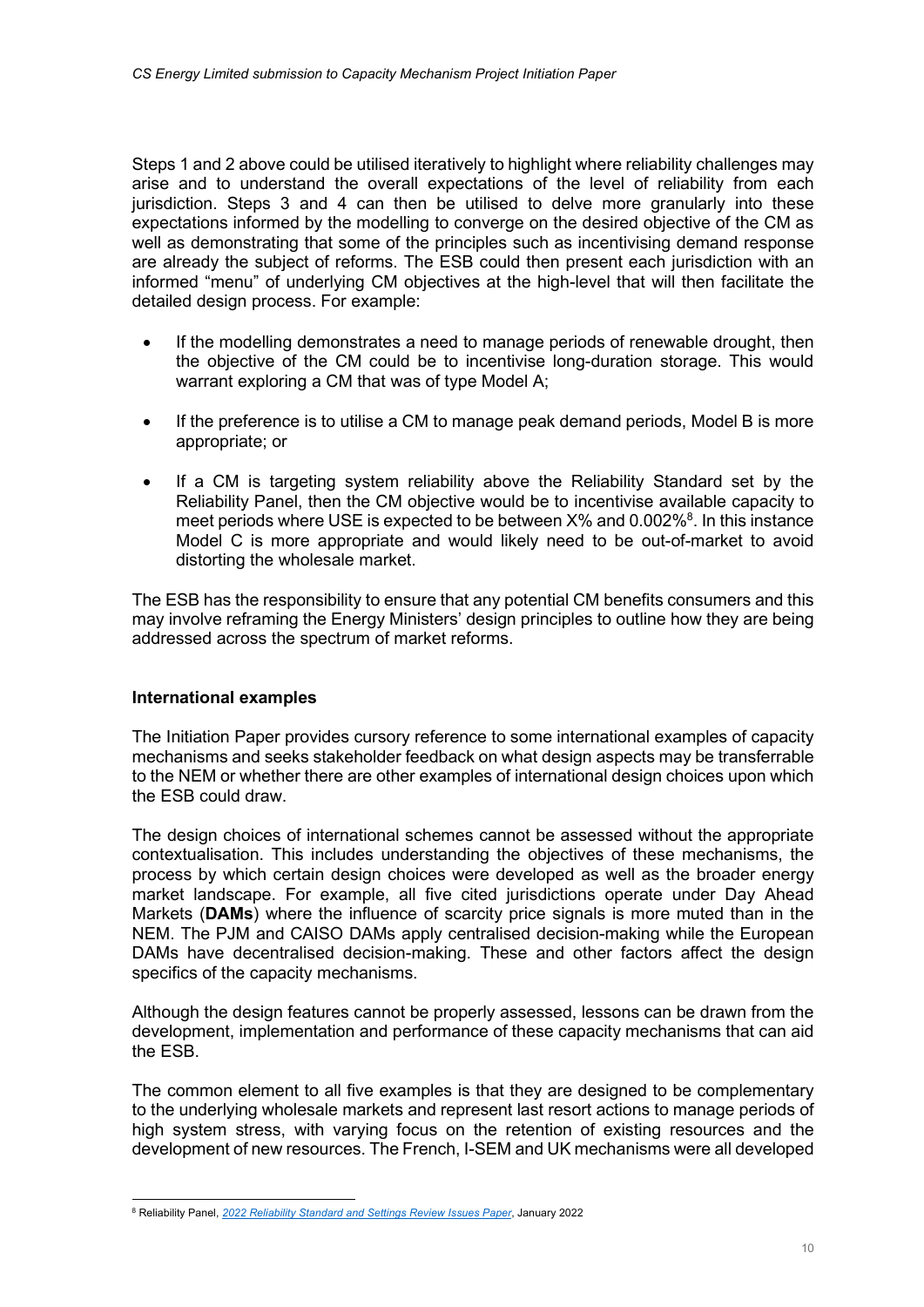in alignment with the European Commission guidelines and approval process. In its inquiry into capacity mechanisms<sup>9</sup>, the EU Commission concluded that:

- Resource adequacy concerns should be addressed through market reforms first. Suggested reforms include explicitly engaging in demand-side response, making hedging products available to generators to reduce revenue risk and thereby encourage investment;
- Market-wide capacity mechanisms are likely to be the most appropriate form of intervention where there is a long-term risk that there will be insufficient investment in capacity. Strategic reserves are likely to be the most efficient transitionary solution.
- Capacity mechanisms in EU member states must satisfy the following stipulations:
	- o They are last resort mechanisms to deal with adequacy concerns and are thus are approved only for a maximum of 10 years;
	- o Should not distort actual or forecast electricity market prices;
	- o Careful design supported and informed by robust resource adequacy assessments;
	- o Pan-EU harmonised approach to the assessment of reliability risk based on Value of Lost Load (VoLL) and expressed as a function of Loss of Load Expectation (LoLE) or expected USE;
	- o Maximise competitive price-setting as much as possible;
	- o Appropriate and robust penalties to incentivise delivery on contracted capacity; and
	- o Facilitate cross-border participation.

The ESB may benefit from further understanding the design choices of international jurisdictions prior to any assessment of their suitability to the NEM. In particular, CS Energy considers there to be many learnings from the I-SEM, given the DS3 Programme of market reform echoes the intent of the Post-2025 NEM Reform project in which the capacity mechanism was one component of a complex, integrated market reform process. Some of the learnings specific to capacity mechanisms include:

(a) Need for a clear, consistent objective

As discussed above, for any mechanism to be effective and efficient, there needs to be a clear objective that is transparent and consistent. For all capacity mechanisms to date, the high-level objective is a clear policy intent to be complementary to existing markets for times of high system stress.

This then needs to be reinforced with a clear metric on which procurement is based. The cited centralised, market-wide capacity mechanisms are volume-based, with the regulator setting the required quantity and a market clearing process setting the price. These generally take the form of a call option based on a strike price, thereby both tying suppliers

<sup>&</sup>lt;sup>9</sup> European Commission, *Final report of the Sector Inquiry on Capacity Mechanisms*, 2016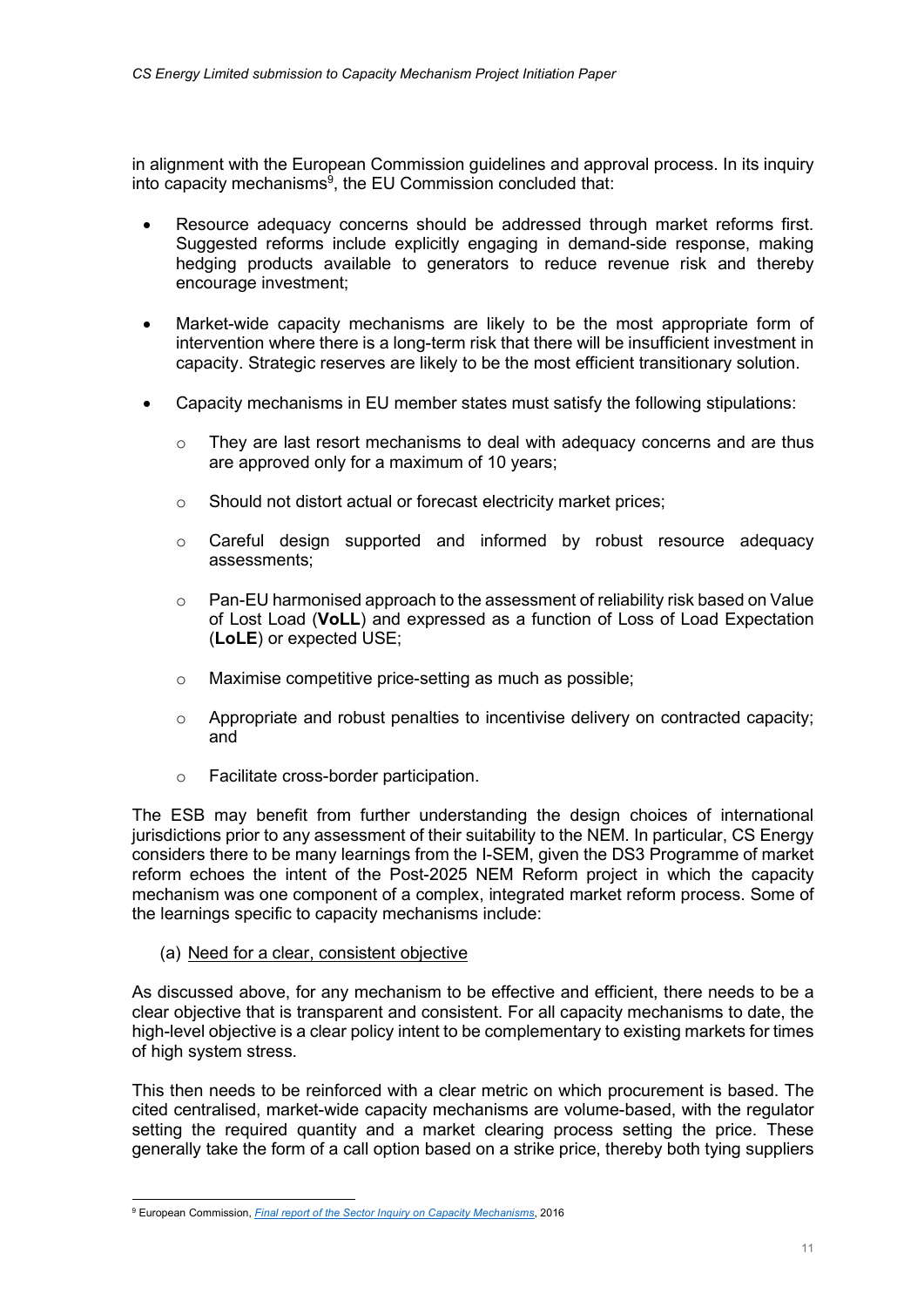to the capacity they sell to the market and providing a hedge against high electricity prices. In this way, they incentivise the provision of capacity at times of system stress.

The required quantity is based on a metric that reflects the desired reliability outcome:

- PJM utilises a variable resource requirement curve that sets the amount of capacity required (based on forecast peak demand and a reserve margin) and is the basis for the price formation;
- The I-SEM transitioned from a price-based mechanism to a volume-based mechanism in 2018 acknowledging the need for more specific targeting towards periods with higher load and loss of load probability. Procurement is now based on LoLE of eight hours; and
- The UK had a further objective to incentivise investment in combined cycle gas turbines (CCGTs).

Once the overarching objective has been operationalised into a metric, then considerations such as eligibility of participation can be determined.

For decentralised mechanisms, a clear objective is just as critical as it determines the obligations imposed on market participants:

- The French capacity mechanism is not intended to provide a reliability price signal or incentivise new investment but rather to mobilise in-market resources to manage high peak demand days. France has a highly sensitive heating load which led to the winter peak increasing by over 30% in ten years; and
- The CAISO obligation<sup>10</sup> has two objectives: to ensure reliability in real-time and to incentivise the siting and development of new resources for long-term reliability. This is reflected in the Resource Adequacy (RA) obligation which allocates a capacity requirement tiered into system, local and flexible components.
	- (b) Importance of integrated design

The design of any mechanism needs to be cognisant of its symbiotic relationship with all aspects of the market in which it is to be integrated. This includes the underlying market structure and revenue streams, system security, network capacity and interaction with incentive schemes.

 Underlying market structure - A capacity mechanism will only be effective and efficient if its interaction with the energy market is understood and minimises distortions. In the I-SEM "coherent alignment between all revenue streams (energy, capacity, system services and others such as RESS auctions in Ireland), for market participants/service providers and this aspect needs to be carefully considered in the design of future arrangements".<sup>11</sup> Furthermore, it was determined that the Market Reference Price (MRP) of the Reliability Option (RO) would be settled based on volumes sold in the DAM at the DAM reference price, volumes sold in intra-day markets at the intra-day MRP and any remaining capacity of the RO volume at the

 $10$  Note, to avoid confusion with the formal capacity mechanism in CAISO, the decentralised resource adequacy requirement is referred to as an obligation here.<br><sup>11</sup> EirGrid and SONI, <u>S*haping Our Electricity Future – Technical Report*, February 2021, page.142</u>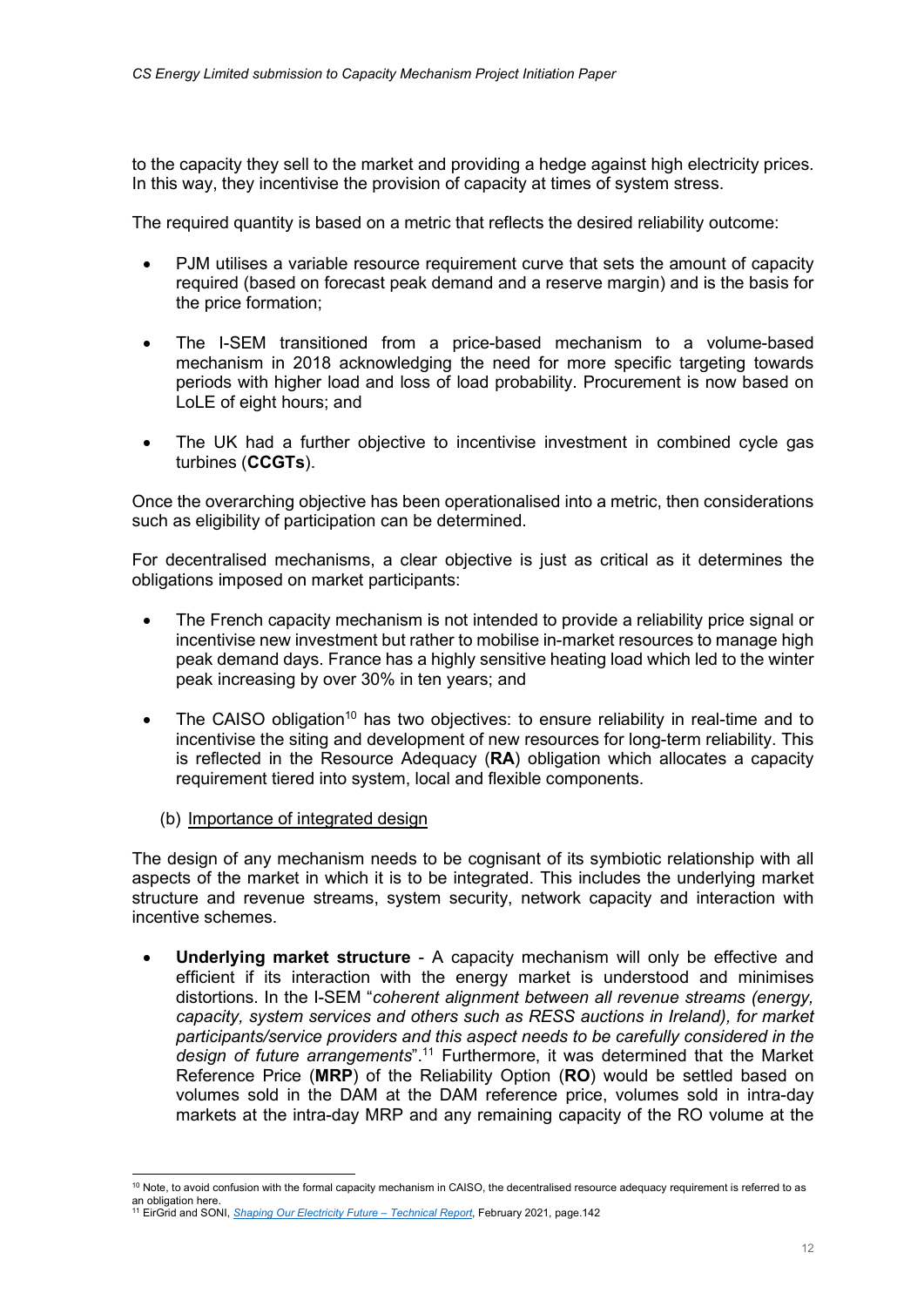balancing market reference price. For those also providing system services, this is also considered in the settled price.

The CAISO RA is considered against the backdrop of a capacity mechanism and reliability must run contracts.

As power systems become more dynamic with the changing generation mix, power systems with DAMs are increasingly reliant on intra-day markets and the balancing market to manage real-time security and reliability as forecast demand accuracy increases closer to real-time. Energy-only markets such as the NEM do not have this challenge, with scarcity pricing reflecting the changing dynamics. Capacity mechanisms cannot replace the role of scarcity pricing, rather the reliance can increase depending on the exact design. Reliability options (such as those in the jurisdictions referenced) incentivise delivery by providing a hedge against high prices during system stress events and penalties for non-delivery. That is, instances of high wholesale prices are still necessary to incentivise resource adequacy, and depending on the design, establish the revenue stream from which capacity payments are made.

 Complementarity with system service provision – the emerging challenge of the energy transformation is the need to ensure the correct investment signals are in place to incentivise the required mix of capability to efficiently deliver system security as well as reliability. Investment signals for the provision of essential system services will be the predominant driver of this capability but "in order to ensure efficiency and delivery of the necessary flexibility, it is important that the capacity and system services market investment signals work synergistically and do not counteract one another in any way".<sup>12</sup>

The design of capacity mechanisms needs to accommodate the reality that not all MWs are necessarily equal in this regard and needs to evolve around the incentives founded in current and future system services markets and mechanisms in order to be effective. The ESB cannot consider a potential capacity mechanism for the NEM without explicit consideration of the package of system security reforms required going forwards.

- Power system dynamics the ability to deliver capacity on the necessary timescales relies not only on the supplier but is also contingent on real-time operational and transmission constraints. The capacity mechanism needs to consider real-time limitations to capacity delivery so as to avoid paying for capacity that physically cannot be delivered and thus increasing costs to consumers.
- The role of networks supply is only one dimension of resource adequacy. As outlined in AEMO's Power System Requirements, network transport capability is also a critical component.<sup>13</sup> This is recognised in overseas capacity mechanisms with the EU models incentivising increased interconnection through its eligibility to participate, and PJM includes transmission upgrades as eligible suppliers.

The ESB will need to consider network capability, the eligibility of network participation in the capacity mechanism as well as the interaction with the broader transmission investment and planning frameworks.

<sup>&</sup>lt;sup>12</sup> EirGrid and SONI, *Shaping Our Electricity Future – Technical Report*, February 2021, page.136

<sup>&</sup>lt;sup>13</sup> Australian Energy Market Operator, *Power System Requirements*, July 2020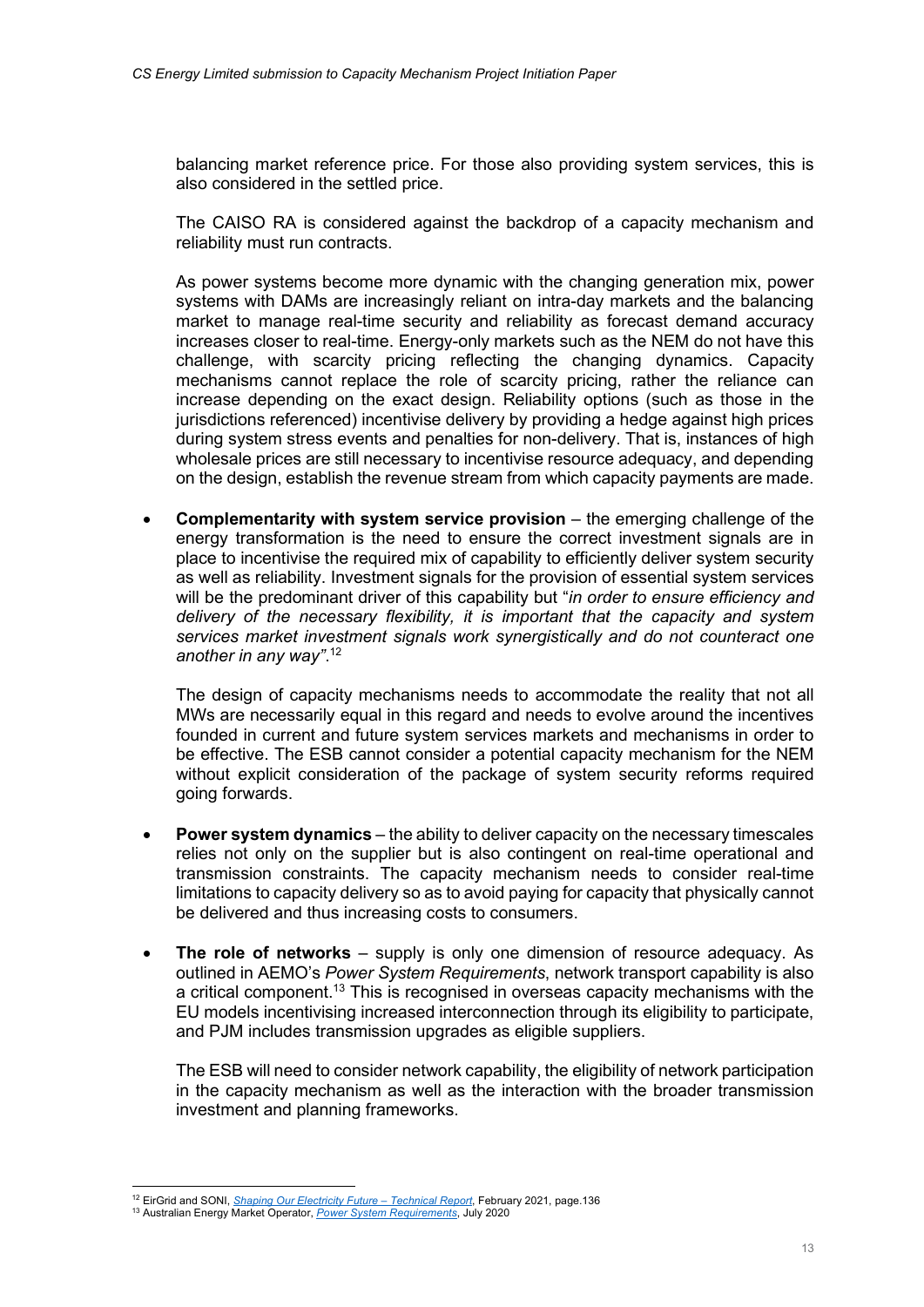Interaction with non-market incentive schemes – each jurisdiction has a range of policies and incentive schemes supporting investment in renewable energy, storage and demand side technologies. Eligibility for the capacity mechanism requires these incentives to be surrendered.

# (c) Compliance frameworks

Some learnings may also be derived from the compliance frameworks of international jurisdictions:

- I-SEM has an opt-out framework for suppliers to suspend their obligations when undertaking a planned outage longer than three months or for unit mothballing;
- Exposure to penalties based on non-delivery at times of system stress needs to be clear and within the control of the asset (that is, default is not due to operational or network constraints);
- Non-compliance penalties for renewable resources is difficult to ascertain given the need to determine the reliable capacity of renewables from the system perspective;
- To provide assurance, I-SEM requires new providers that are successful under the auction to post a performance security and meet completion milestones ahead of the delivery year. If the new provider defaults on their delivery obligations, they are liable for termination fees;
- Performance of demand side participation needs careful consideration; and
- The compliance schemes of decentralised mechanisms can be onerous and costly. The layers of obligations in CAISO for example requires participants to submit monthly and annual forecasts and undergo regular auditing processes.

The compliance burden is additional to the overall effort of the implementation and administration of a second market. This includes measures addressing and monitoring performance of both supply and demand side participants as well as an assessment of network capacity and the contribution of each to reliability which is not a trivial exercise. Given the role of resource adequacy assessments, appropriate accountability and governance frameworks also need to be established.

# (d) Modelling

The successful design and operation of a capacity mechanism requires robust and rigorous resource adequacy assessments. The EU investigation found a tendency for system operators to over forecast lost load especially in relation to VRE, leading to larger capacity auctions than the system required.<sup>14</sup>

EirGrid and SONI perform comprehensive resource adequacy assessments to determine capacity requirements including subtracting capacity procured external to the capacity market (including previous auctions). The experience in I-SEM has indicated many learnings with its modelling underpinning the capacity market:<sup>15</sup>

<sup>&</sup>lt;sup>14</sup> European Commission, Final Report of the Sector Inquiry on Capacity Mechanisms – Commission Staff Working Document, 2016

<sup>15</sup> SEM Committee, Capacity Remuneration Mechanism Detailed Design Decision Papers, 2015-2016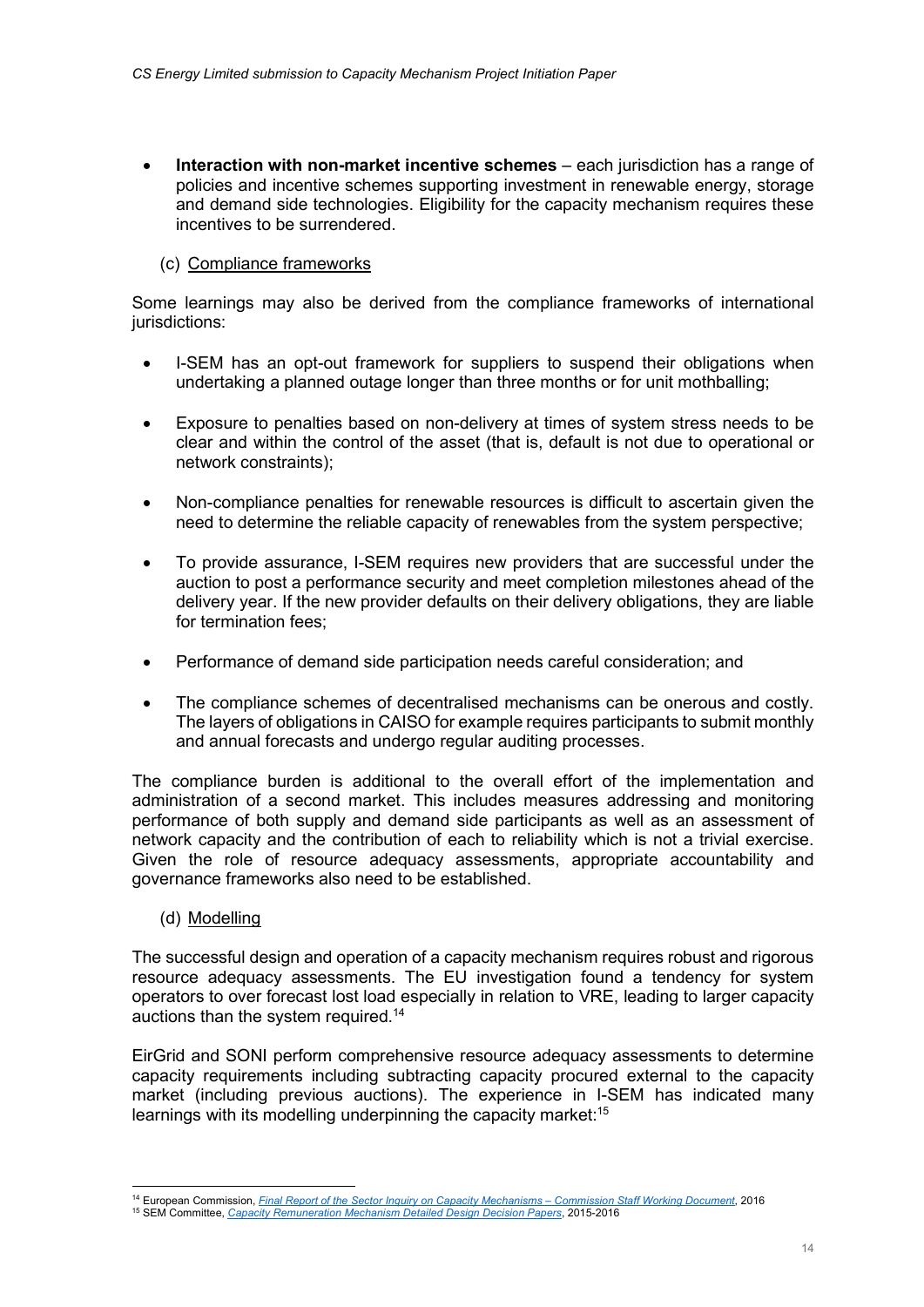- The modelling conducted did not appropriately capture evidence from operational experience including:
	- o Reliance on historical data for wind and demand and the consideration of average values didn't project accurate assessments of reserve margins;
	- $\circ$  Scheduled outages were optimised to occur over the summer when system demand is low when in reality this is not always the case;
	- $\circ$  Assumptions that interconnectors were importing or exporting simultaneously at a fixed rated capacity; and
	- $\circ$  Modelled system constraints and other assumptions represented a gross simplification of actual operation.

They are looking at implementing changes to the modelling process to a forward casting approach that takes into account all technology types and different operational models such as hybrids. They are also seeking to ensure that any modelling during the qualification process for auction eligibility will also clarify the reliability needs in terms of both availability and the ability to meet dispatch instructions.

- Transparency in the scenario building process and simulations is critical as is public consultation with stakeholders;
- Demand forecast uncertainty is minimised via a stochastic approach applying a 'least worst regret costs' principle.

While not a direct issue for the NEM, resource adequacy modelling is complicated by the disparity between DAM outcomes and the physical dispatch needs. For the I-SEM, it has been found that DAM outcomes result in a scheduling of interconnections and critical plant that is inadequate for system security needs, and often leads to tight reserve margins. This is compacted by the increased inaccuracy in day-ahead wind forecasts.

(e) Performance of capacity mechanisms

Capacity mechanisms are often criticised for their tendency to over-procure and result in increased cost to consumers. The experience in Western Australia's (WA) Western Electricity Market (WEM) is testament to this. CS Energy provides the following comments specific to learnings from the performance to date of the jurisdictions identified in the Initiation Paper.

 Trade-off between volume and price – both the I-SEM and UK mechanisms have not incentivised the level and type of new investment that was anticipated. Under the price regulated approach, the I-SEM distributed a fixed pool of money across all capacity providers based on the calculated capacity requirement to meet the reliability standard. The shift to competitively auctioned ROs decreased the overall cost of the scheme, but the reduced prices resulted in contracts being awarded mostly to existing generators rather than new entrants. I-SEM has since identified that the rate of new capacity delivery may not be sufficient to deliver long-term resource adequacy.

In the UK, the competitive price-discovery of the volume-based mechanism was insufficient to incentivise investment in the new entrant gas that the mechanism was intended to achieve. Successful recipients were largely small, distribution connection generation, storage and trials of demand-side response.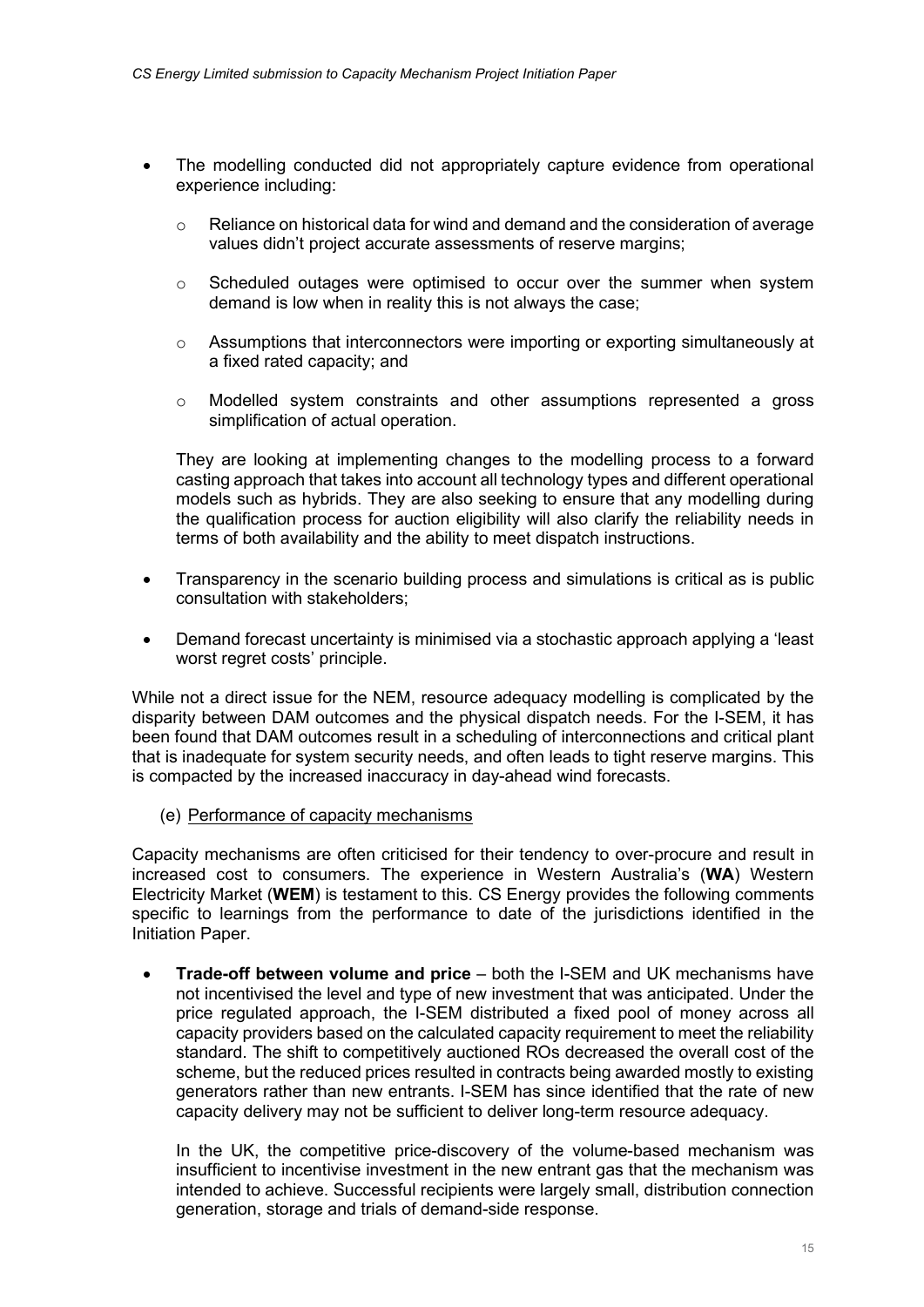Depending on the objective of the capacity mechanism, a volume-based approach based on competitive price discovery may not incentivise the desired mix of capability, particularly large-scale. The trade-off of this mix however is a higher cost of the scheme.

Non-delivery during stress periods  $-$  in the four vears of operation the UK mechanism has had delivery issues, with the system experiencing periods over winter with high demand and low wind generation. Concerns with its efficacy also lead to a standstill period from November 2018 to October 2019.<sup>16</sup>

In the I-SEM, analysis suggests that the structure of the ROs and the intended incentive may not be as effective as anticipated.<sup>17</sup> One option being pursued is strengthening the scarcity pricing signal. Currently, there is expected to be a shortfall in procured capacity for the 2024/25 delivery year.

- Delivery incentives for new assets new providers awarded contracts in the I-SEM had requirements of a security bond and delivery milestones. The need for a stronger incentive has been identified to ensure effective delivery. Under the original framework, projects had a long stop date for delivery which manifested in new plant potentially being absent for the first 18 months of its contracted capacity tenure.
- Mechanisms need to be designed for the future system EirGrid and SONI have identified potential shortfalls in the I-SEM capacity market arising from its design being centred on the current power system and generation mix. While it may deliver resource adequacy in the short-term, it is likely that the design will need to change to facilitate resource adequacy of the future I-SEM. It has been identified that the capacity market inadvertently favours certain generation as the changing generation mix has not been adequately defined. Work is currently underway to better align the market to the future vision.
- Technology neutrality is caveated while technology neutrality is, and should be, a tenet of market design, capacity mechanisms need to acknowledge that not all MWs are equivalent in a future system that is more dynamic and needs to actively procure system security services. This is also evident in discussions about long-duration storage. Capacity mechanisms need to achieve the required balance between neutrality and incentivising the right mix of capability.
- **Transparency of costs** given the tendency of capacity mechanisms to overprocure, it needs to be clear from the onset how "over-delivery" will be identified and reported as well as the framework to appropriately allocate the costs of this overprocurement. A poorly designed capacity mechanism has the potential to adversely impact consumer affordability.
	- (f) Market power considerations

Market power considerations were integrated into the I-SEM design capacity market via a principle of mandatory bidding for existing dispatchable plant. This was strengthened by the consideration of a single zone for assessing capacity needs in alignment with the single zone energy market. These actions were undertaken to encourage greater competition.

<sup>&</sup>lt;sup>16</sup> Ofgem, Report on the Operation of the Capacity Market in 2018/19, March 2020, pages 13-14

<sup>&</sup>lt;sup>17</sup> Eirgrid and SONI, Op. Cit., p.132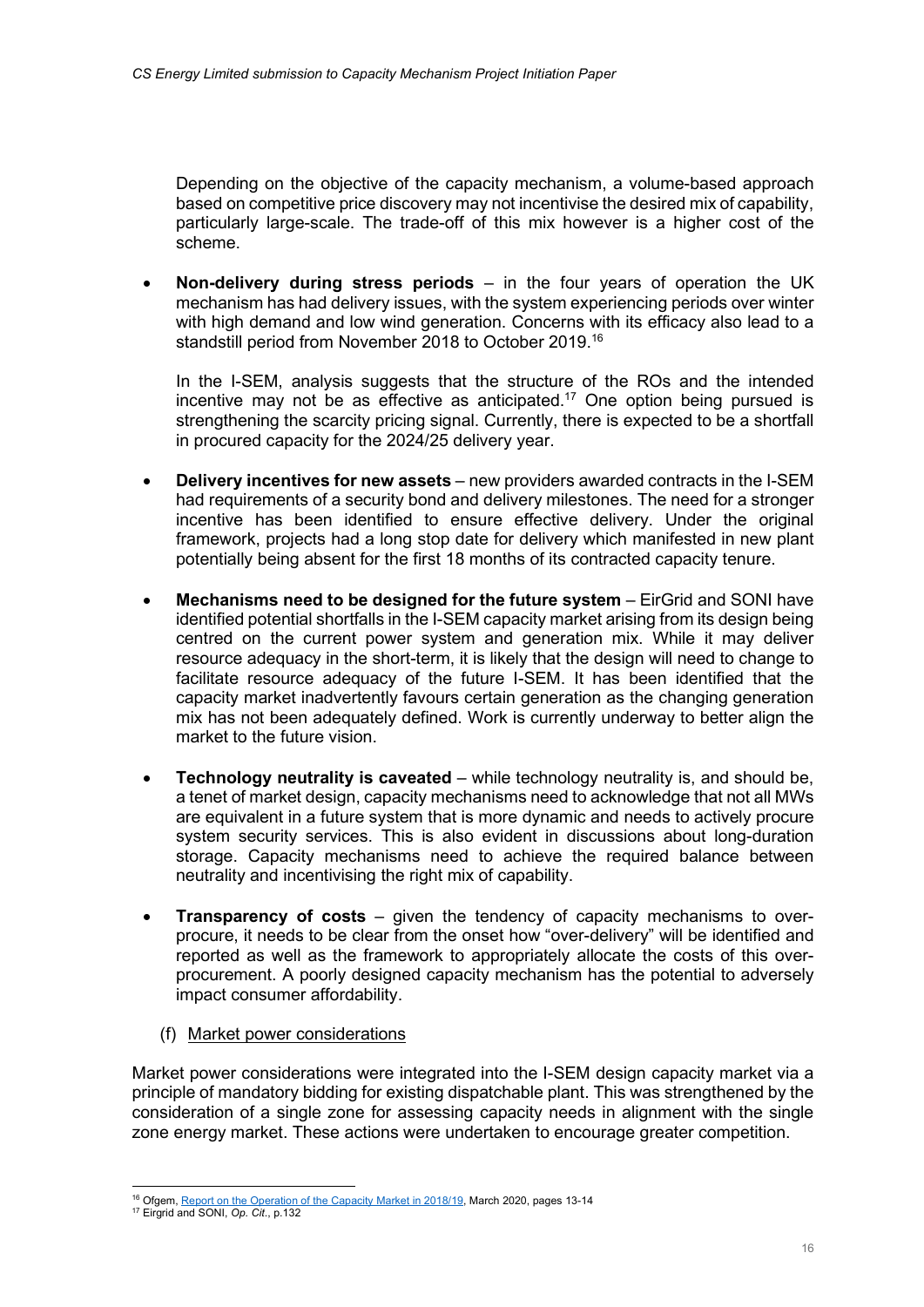Interestingly, the EU investigations found that capacity mechanisms in member states impacted adversely on competition in the EU internal electricity market given differences in their design features and government underwriting in some instances.

Furthermore, the pan-EU trading has experienced distortions and complications with the presence of different types of capacity mechanisms (or their absence in some jurisdictions) particularly given the eligibility of interconnectors to participate. This impacted market power across the jurisdictions.

While the NEM is not interconnected with other power systems, the design principle that facilitates jurisdictions to opt-out of the mechanism may facilitate similar outcomes with respect to market power and the treatment of interconnectors.

(g) The WEM capacity mechanism

The Initiation Paper omits reference to the capacity mechanism in Western Australia's WEM from which key insights can be derived. The capacity market is volume-based and was established based on capacity requirements to meet 10 POE plus a reserve margin. Capacity was awarded two years in advance, and with contracts capped at the Long-Run Marginal Cost (LRMC) of a new gas turbine.

Figure 2 below shows the cumulative new entrant capacity for the years since the mechanism's implementation.<sup>18</sup> The average capacity utilisation of this capacity was approximately 35% at a cost to consumers of over \$1 billion.



Figure 2: Cumulative new entrant capacity, demand growth and forecast demand growth

The oversupply was driven in part by the disparate treatment of generation and demand response under the scheme as well as capacity prices being unresponsive to excess capacity. The chronic oversupply forced the WA government to intervene in the scheme to reduce the capacity imbalance and reduce the costs of excess capacity borne by consumers.

<sup>&</sup>lt;sup>18</sup> Public Utilities Office, Department of Finance, *Electricity Market Review*, July 2014, page 24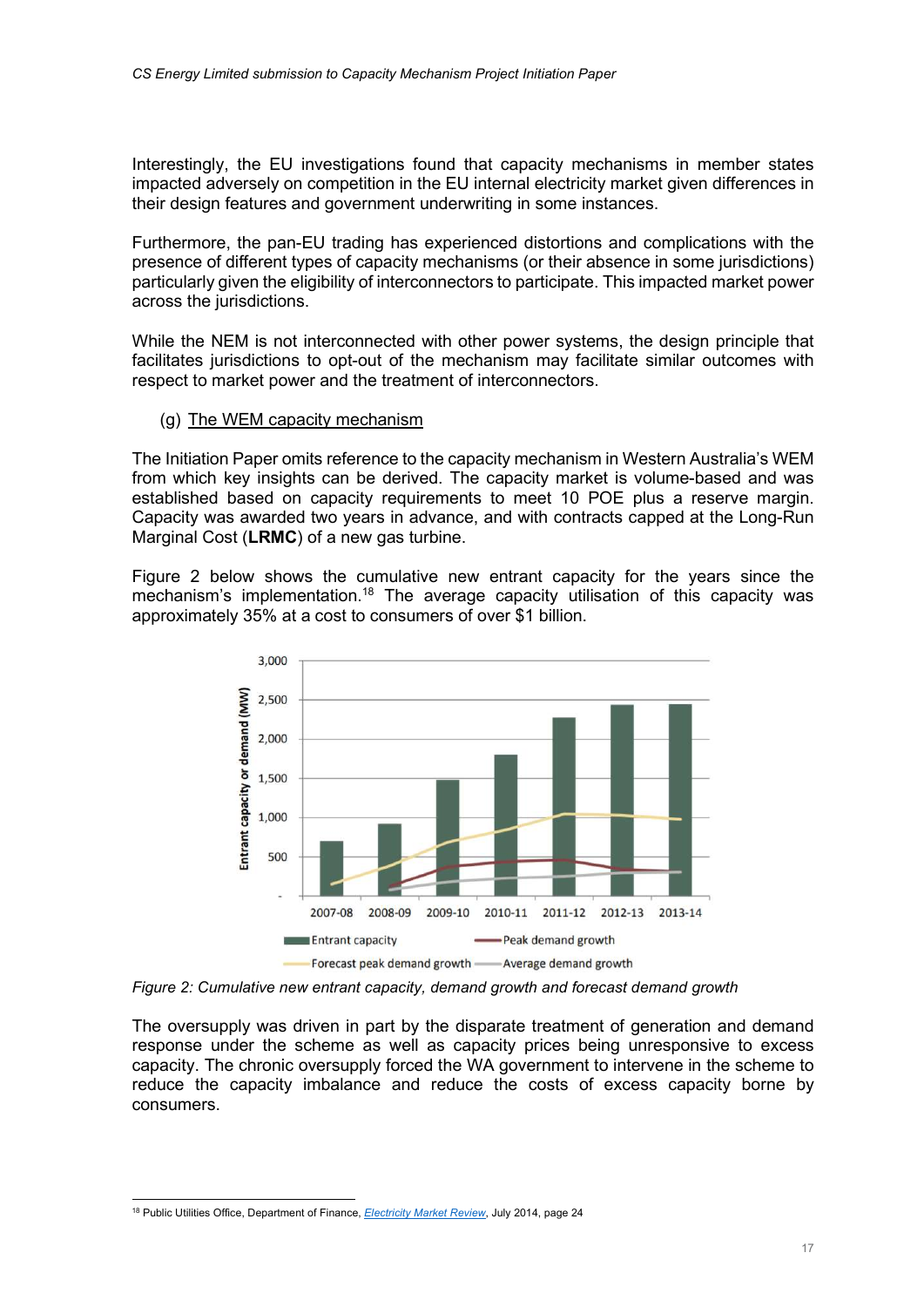The mechanism is also unlikely to facilitate the transformation of the energy sector, as contrary to the scheme's objective, the pricing structure creates price risk for investors meaning the outlook for merchant investment in flexible generation or storage is poor.

## Design principles for a capacity mechanism in the NEM

CS Energy considers the following design principles should underpin the development of a potential CM:

- The wholesale energy market (via scarcity pricing and associated settings) remains the dominant driver of investment, with the CM acting as a supplementary mechanism at times of system stress. This includes a clear definition of the product or obligation and interface between energy and capacity markets;
- As many parameters of the CM as possible should be determined by the market in order to achieve the least cost outcome;
- Market distortions in both energy and non-energy services should be minimised, and there should be clear alignment between energy, capacity, system services, network capacity and other support services such as RERT;
- Any procurement should be based on a transparent and credible metric that is stable and the remit of the Reliability Panel, and underpinned by robust resource adequacy assessments that are transparent that instils confidence in the market;
- The design of the CM and any rights awarded under the scheme should not be revisited each time the resource adequacy assessment is reviewed;
- The required technical capabilities and performance for participation should be determined in advance of procurement/obligation, with procurement facilitating a transparent, non-discriminatory and competitive process;
- The mechanism should reward delivery not just availability;
- Appropriate risk allocation;
- Appropriate penalty regime that is fair, transparent and consistent;
- The administration of the scheme should be as simple as possible; and
- Frameworks for clear and transparent cost allocation established upfront.

#### Design options in the Initiation Paper

The design options proposed in the Initiation Paper have been determined based on key design components rather than what the mechanisms are seeking to achieve, namely:

 Option 1a – a decentralised capacity mechanism with retailers responsible for forecasting requirements and procurement to meet their obligation;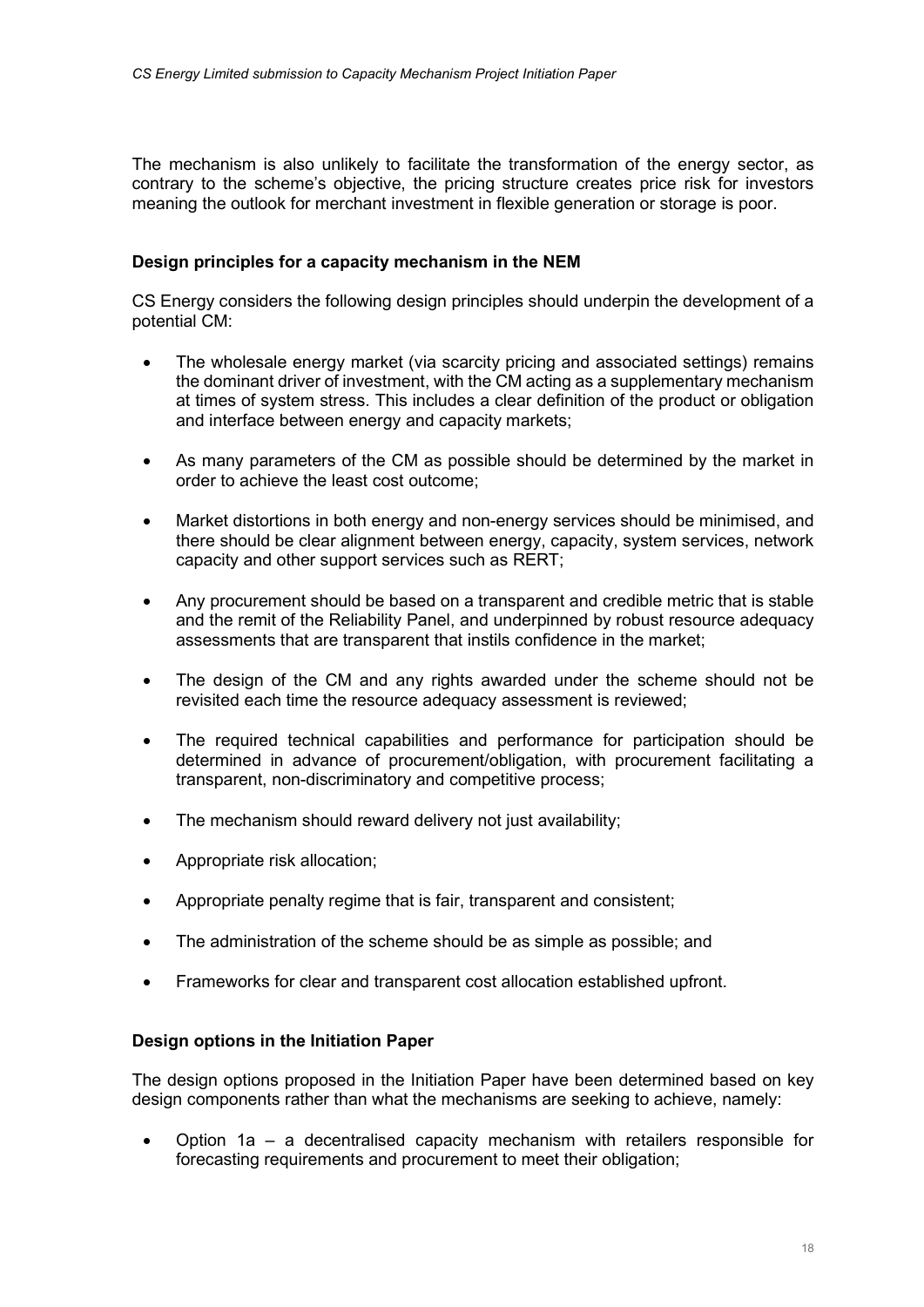- Option 1b a decentralised approach but with requirements determined by AEMO; and
- Option 2 a centralised mechanism in which AEMO both determines the requirements and is responsible for procurement.

While CS Energy broadly agrees that capacity mechanisms that are market-wide and employ a volume-based approach are generally the more efficient type of capacity mechanism in delivering long-term resource adequacy, insightful comments on the three options proposed cannot be given due to both the lack of a clearly articulated outcome and limited detail on how each option is expected to deliver against the objective.

Questions regarding derating approaches, appropriate incentives and such only become relevant when it is clear exactly what type of investment is required. CS Energy hopes that there is flexibility in these options to adapt to the objective once articulated. Consumers will not benefit from an underlying objective that evolves as the mechanism design evolves.

Given this, CS Energy can only provide broad comments on considerations on the areas outlined in the Initiation Paper.

 Derating – as acknowledged in the Initiation Paper, several factors impact capacity availability and thus decisions on how technologies may be derated cannot be independent of the mechanism objective. For example, wind would have different derating factors under a mechanism targeting periods of prolonged low wind compared to a scheme targeting peak demand.

There is also a question of who determines the derating factor. Generally this is determined by the central body and there is a tendency to undervalue availability. An option could be allowing participants to self-appoint their own derating factor, the compliance with which may drive efficient investment.

 Forecasting and modelling – it is interesting that the Initiation Paper separates the modelling approach from the consideration of transmission constraints, even though it acknowledges the need for their integration into any requirement assessments.

AEMO is best placed to model resource adequacy from a system perspective, informed by TNSP projections of network transfer capability. Depending on how far out the obligation is set, retailers are best placed to understand their future load obligations. Depending on how often the capacity obligation is anticipated to apply, retailers may be better placed to manage their risk if they self-forecast. This has the advantage of allowing portfolio considerations.

An alternative to the hybrid model proposed could be that retailers and TNSPs submit load forecasts to AEMO who integrates them with other considerations such as demand response to perform the broader resource adequacy assessment. This would be similar to the process undertaken by CAISO.

Centralised forecasting may provide AEMO and government with more certainty, but experience has shown this to have an adverse impact on investor certainty as well as higher costs to consumers.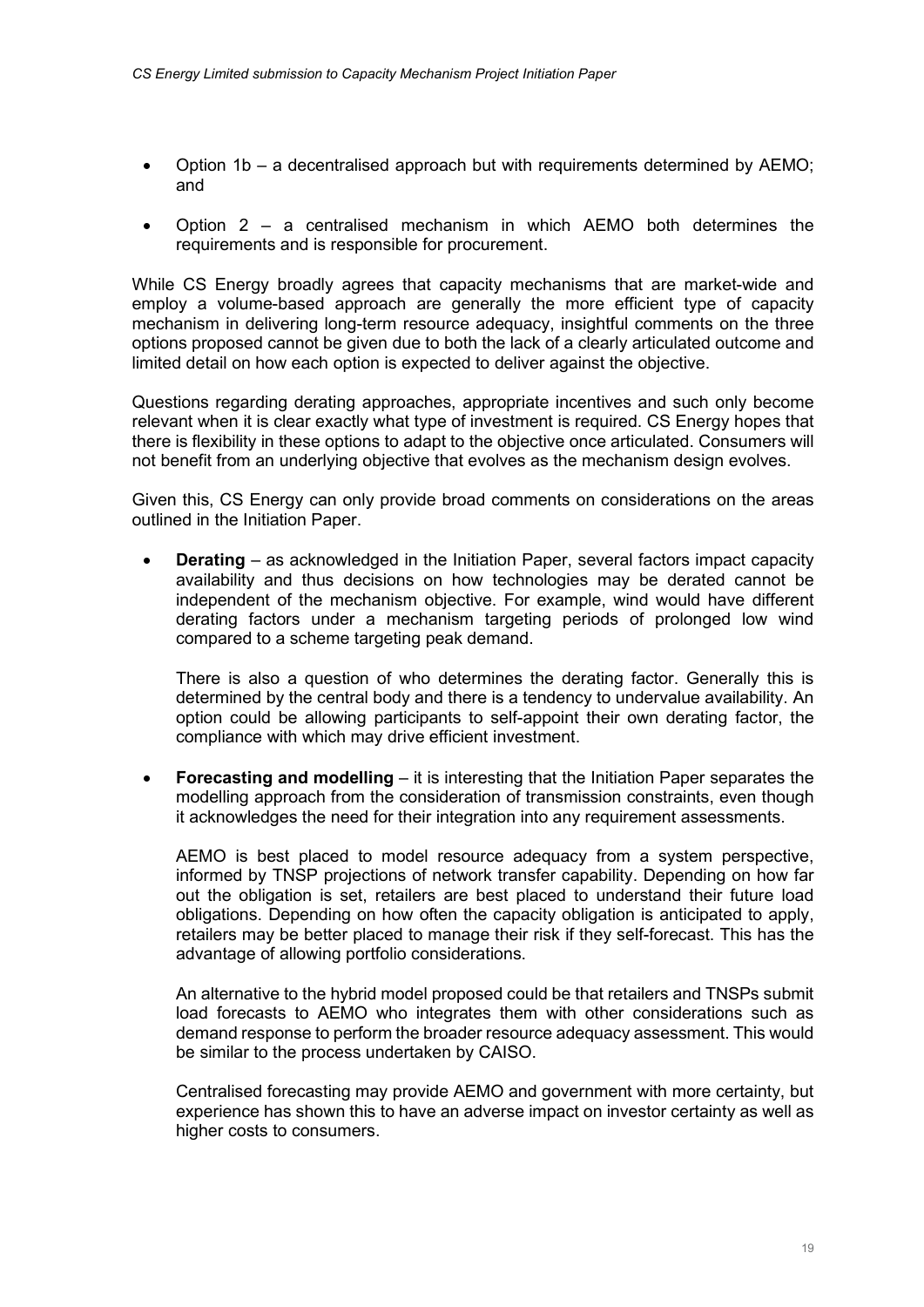Certificate trading and procurement methods – the most efficient procurement mechanism can be determined once the volume, frequency and duration of capacity requirements is determined.

It is difficult to assess the efficacy of decentralised mechanisms based on principles similar to the Retailer Reliability Obligation (RRO). Given the changes to the RRO in the brief time it has been operational, the market is unlikely to view a similar mechanism as stable.

A decentralised capacity mechanism in the NEM would likely result in increased costs to consumers. If the obligation on retailers is applicable for a handful of trading periods across the year, a slight risk premium will be factored into pricing. If the obligation was ongoing, it is anticipated that retailers will place a "capacity charge" on contracts similar to how environmental costs are currently allocated. It is expected that commercial and industrial customers would bear the brunt of these costs.

CS Energy is concerned with the language in the Initiation Paper with respect to Option 2, particularly that "central determination of the demand curve… can be manipulated to an extent to achieve policy aims".<sup>19</sup> Given the capacity mechanism has been touted as addressing investment uncertainty, any suggestion whether implicit or explicit of price manipulation will hardly generate certainty and market confidence.

 Transmission constraints – CS Energy agrees with the articulation of the need and challenges presented by transmission constraints and considers TNSPs best placed to determine forward transfer limits.

Instead of focusing on how to integrate these constraints into the modelling process, the ESB should also explore the eligibility of network investment as a viable participant in the capacity mechanism.

Treatment of interconnection cannot draw upon international experience given the fundamental differences in the underlying market structures. For example, PJM's approach works as it is applied in the DAM and with the primary objective is to allocate network capacity based on the optimised day-ahead schedule.

Market Power – CS Energy agrees that frameworks need to be in place to avoid potential duplication of payments. However, given the intent of the capacity mechanism to be supplementary to the energy market and the need to minimise distortions, there is no justification for adjusting the energy market settings. This will undermine investment, have flow-on impacts on non-energy markets and violate the market design principles.

Simpler approaches exist to manage this risk such as referencing capacity payments against the energy price during settlement as applied in I-SEM.

• Incentives and compliance – The most effective and efficient incentives will be those tailored to the delivering the right type of investment when required. It is imperative that the incentives are linked to wholesale market outcomes.

<sup>&</sup>lt;sup>19</sup> Energy Security Board, Capacity Mechanism Project Initiation Paper, December 2021, page 21